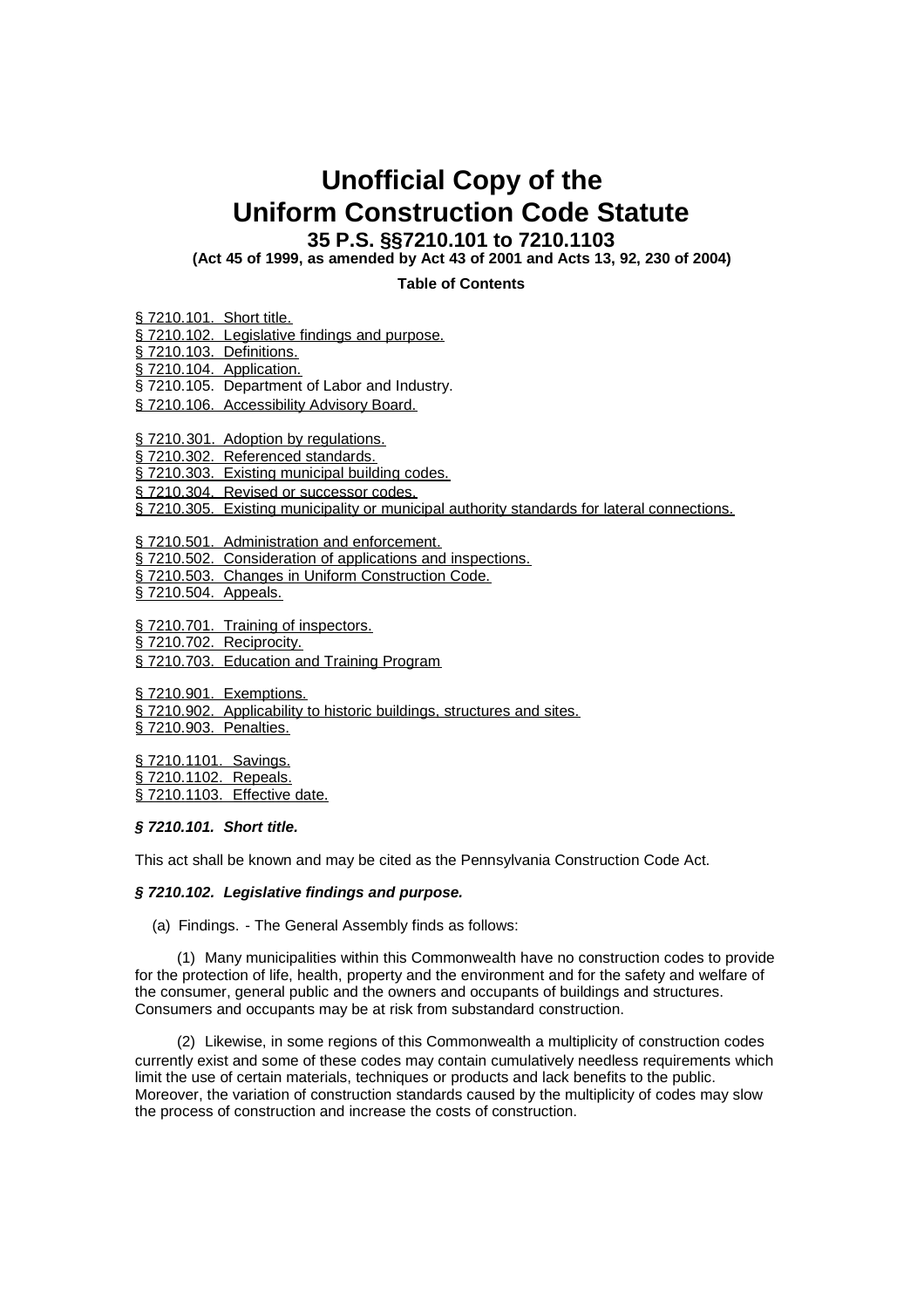(3) The way to insure uniform, modern construction standards and regulations throughout this Commonwealth is to adopt a Uniform Construction Code.

(4) The model code of the Building Officials and Code Administrators International, Inc. (BOCA), is a construction code which has been widely adopted in this Commonwealth and in the geographical region of the United States of which this Commonwealth is a part. Adoption of a nationally recognized code will insure that this Commonwealth has a uniform, modern construction code which will insure safety, health and sanitary construction.

(b) Intent and purpose. - It is the intent of the General Assembly and the purpose of this act:

(1) To provide standards for the protection of life, health, property and environment and for the safety and welfare of the consumer, general public and the owners and occupants of buildings and structures.

(2) To encourage standardization and economy in construction by providing requirements for construction and construction materials consistent with nationally recognized standards.

(3) To permit to the fullest extent feasible the use of state-of-the-art technical methods, devices and improvements consistent with reasonable requirements for the health, safety and welfare of occupants or users of buildings and structures.

(4) To eliminate existing codes to the extent that these codes are restrictive, obsolete, conflicting and contain duplicative construction regulations that tend to unnecessarily increase costs or retard the use of new materials, products or methods of construction or provide preferential treatment to certain types or classes of materials or methods of construction.

(5) To eliminate unnecessary duplication of effort and fees related to the review of construction plans and the inspection of construction projects.

(6) To assure that officials charged with the administration and enforcement of the technical provisions of this act are adequately trained and supervised.

(7) To insure that existing Commonwealth laws and regulations, including those which would be repealed or rescinded by this act, would be fully enforced during the transition to Statewide administration and enforcement of a Uniform Construction Code. Further, it is the intent of this act that the Uniform Construction Code requirements for making buildings accessible to and usable by persons with disabilities do not diminish from those requirements previously in effect under the former provisions of the act of September 1, 1965 (P.L.459, No.235), entitled, as amended, "An act requiring that certain buildings and facilities adhere to certain principles, standards and specifications to make the same accessible to and usable by persons with physical handicaps, and providing for enforcement."

(8) To start a process leading to the design, construction and alteration of buildings under a uniform standard.

## *§ 7210.103. Definitions.*

The following words and phrases when used in this act shall have the meanings given to them in this § 7210.unless the context clearly indicates otherwise:

"Addition." An extension or increase in floor area or height of a building or structure.

"Advisory board." The Accessibility Advisory Board created in section 106.

"Agricultural building." A structure utilized to store farm implements, hay, feed, grain or other agricultural or horticultural products or to house poultry, livestock or other farm animals and a milk house. The term includes a carriage house owned and used by members of a recognized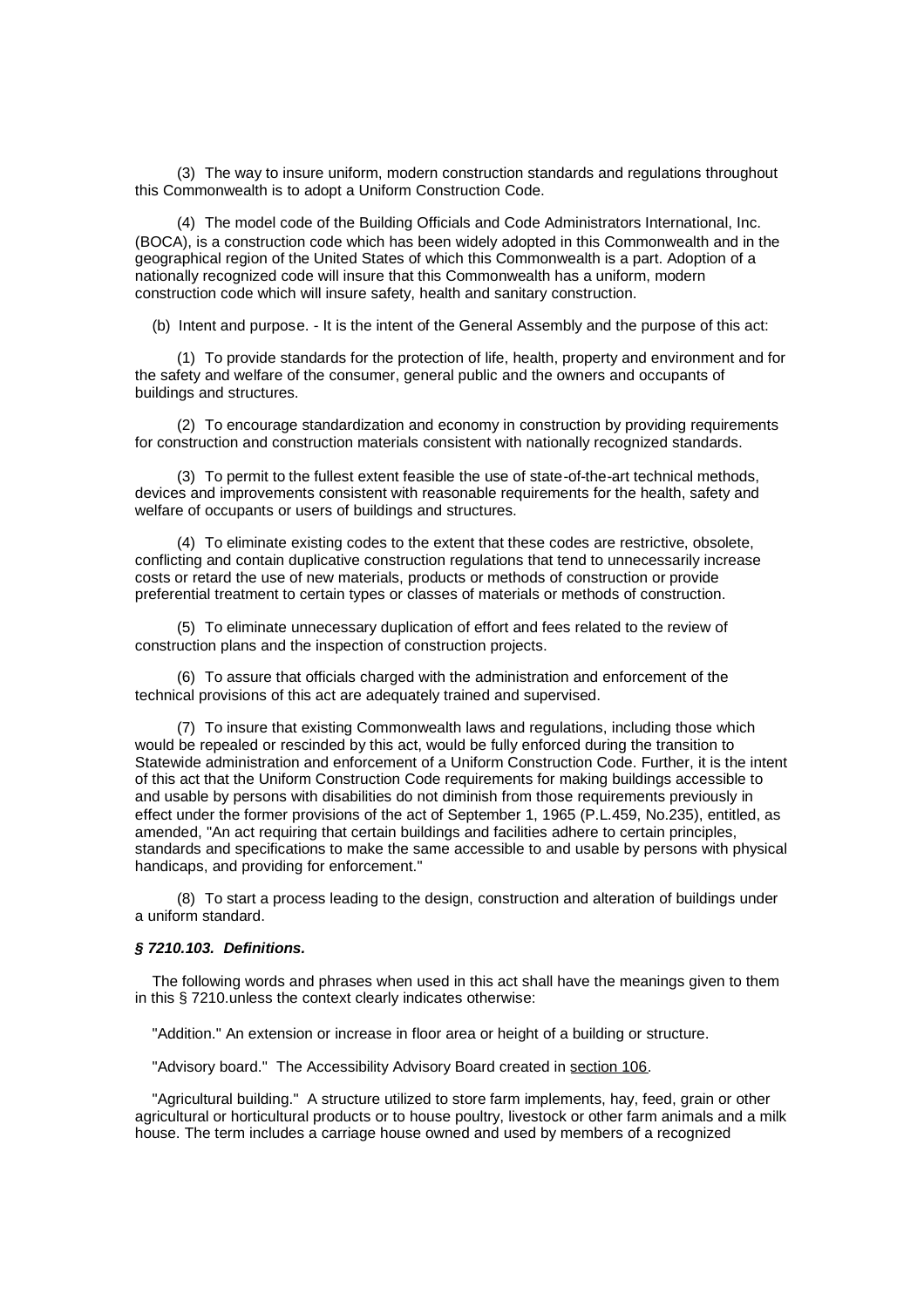religious sect for the purposes of housing horses and storing buggies. The term shall not include habitable space or spaces in which agricultural products are processed, treated or packaged and shall not be construed to mean a place of occupancy by the general public.

"Alteration." Any construction or renovation to an existing structure other than repair or addition.

"Board of appeals." The body created by a municipality or more than one municipality to hear appeals from decisions of the code administrator as provided for by Chapter 1 of the 1999 Building Officials and Code Administrators International, Inc., National Building Code, Fourteenth Edition.

"BOCA." Building Officials and Code Administrators International, Inc.

"Code administrator." A municipal code official, a construction code official, a third-party agency or the Department of Labor and Industry.

"Construction code official." An individual certified by the Department of Labor and Industry in an appropriate category established pursuant to  $\S$  7210.701(b) to perform plan review of construction documents, inspect construction or administer and enforce codes and regulations in such code category under this act or related acts.

"Department." The Department of Labor and Industry of the Commonwealth.

"Habitable space." Space in a structure for living, sleeping, eating or cooking. Bathrooms, toilet compartments, closets, halls, storage or utility spaces and similar areas shall not be construed as habitable spaces.

"Health care facility." As defined in § 7210.802.1 of the act of July 19, 1979 (P.L.130, No.48), known as the Health Care Facilities Act.

"ICC." The International Code Council.

"Industrialized housing." The term shall have the meaning ascribed to it in the act of May 11, 1972 (P.L.286, No.70), known as the Industrialized Housing Act.

"Manufactured housing." Housing which bears a label, as required by and referred to in the act of November 17, 1982 (P.L.676, No.192), known as the Manufactured Housing Construction and Safety Standards Authorization Act, certifying that it conforms to Federal construction and safety standards adopted under the Housing and Community Development Act of 1974 (Public Law 93- 383, 88 Stat. 633).

"Municipal code official." An individual employed by a municipality or more than one municipality and certified by the Department of Labor and Industry under this act to perform plan review of construction documents, inspect construction or administer and enforce codes and regulations under this act or related acts.

"Municipality." A city, borough, incorporated town, township or home rule municipality.

"NCSBCS." The National Conference of State Building Codes and Standards.

"Occupancy." The purpose for which a building, or portion thereof, is used.

"Recreational cabin." A structure which is:

(1) utilized principally for recreational activity;

(2) not utilized as a domicile or residence for any individual for any time period;

(3) not utilized for commercial purposes;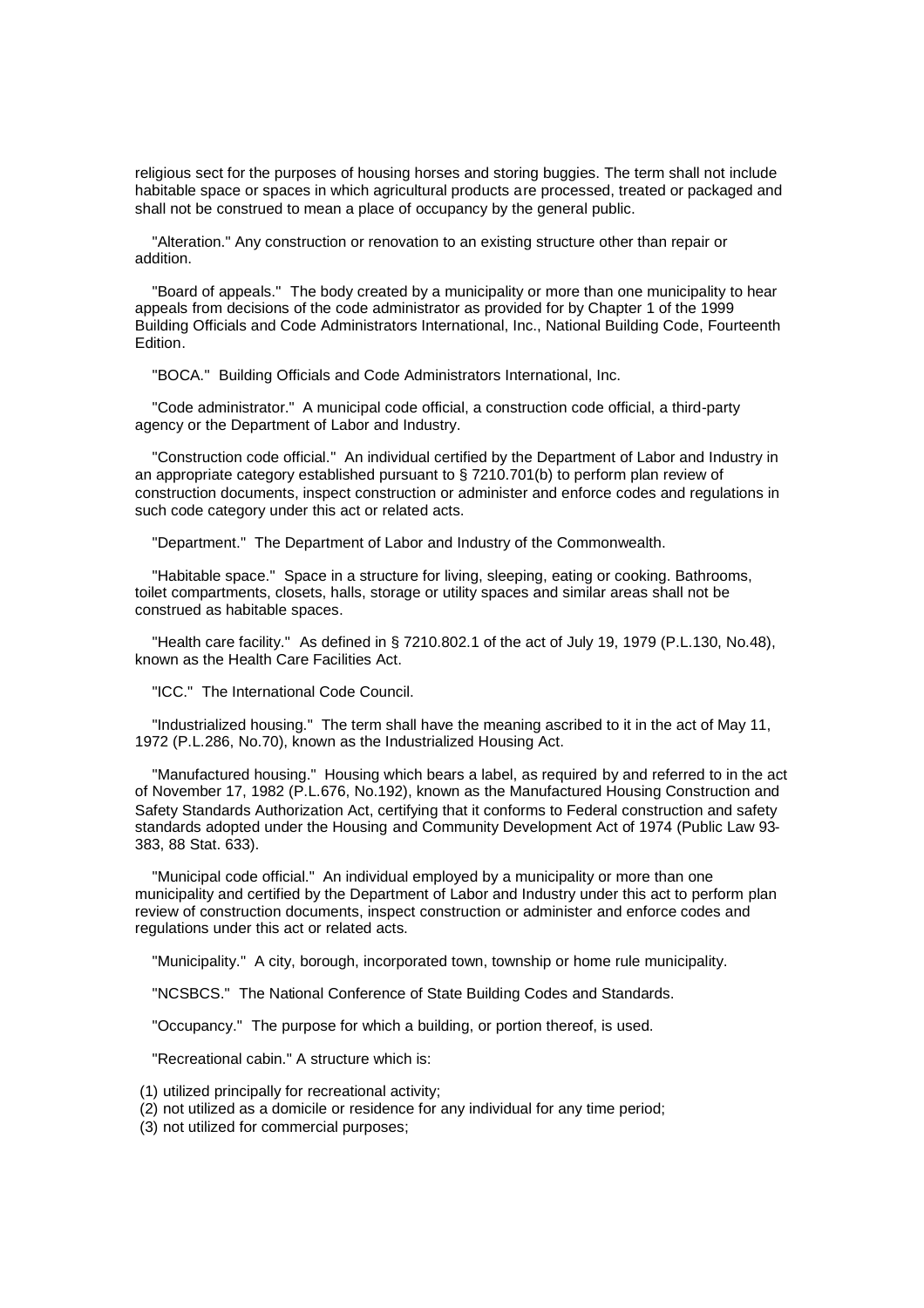(4) not greater than two stories in height, excluding basement;

(5) not utilized by the owner or any other person as a place of employment;

(6) not a mailing address for bills and correspondence; and

(7) not listed as an individual's place of residence on a tax return, driver's license, car registration or voter registration.

"Repair." The reconstruction or renewal of any part of an existing building for the purpose of its maintenance.

"Residential building." Detached one-family and two-family dwellings and multiple single-family dwellings which are not more than three stories in height with a separate means of egress which includes accessory structures.

"Secretary." The Secretary of Labor and Industry of the Commonwealth.

"State institutions." As defined in § 7210.901 of the act of June 13, 1967 (P.L.31, No.21), known as the Public Welfare Code.

"Technically infeasible." An alteration of a building or a facility that has little likelihood of being accomplished because the existing structural conditions require the removal or alteration of a load-bearing member that is an essential part of the structural frame or because other existing physical or site constraints prohibit modification or addition of elements, spaces or features which are in full and strict compliance with the minimum requirements for new construction and which are necessary to provide accessibility.

"Third-party agency." A person, firm or corporation certified by the Department of Labor and Industry as a construction code official and contracted to perform plan review of construction documents, inspect construction or administer and enforce codes and regulations under this act.

"Uniform Construction Code." The code established in section 301.

"Utility and miscellaneous use structures." Buildings or structures of an accessory character and miscellaneous structures not classified by the Building Officials and Code Administrators International, Inc., in any specific use group. The term includes carports, detached private garages, greenhouses and sheds having a building area less than 1,000 square feet. The term does not include swimming pools or spas.

## *§ 7210.104. Application.*

(a) General rule. - This act shall apply to the construction, alteration, repair and occupancy of all buildings in this Commonwealth.

(b) Exclusions. - This act shall not apply to:

(1) new buildings or renovations to existing buildings for which an application for a building permit has been made to the municipality prior to the effective date of the regulations promulgated under this act;

(2) new buildings or renovations to existing buildings on which a contract for design or construction has been signed prior to the effective date of the regulations promulgated under this act on projects requiring department approval;

(3) utility and miscellaneous use structures that are accessory to detached one-family dwellings; or

(4) any agricultural building.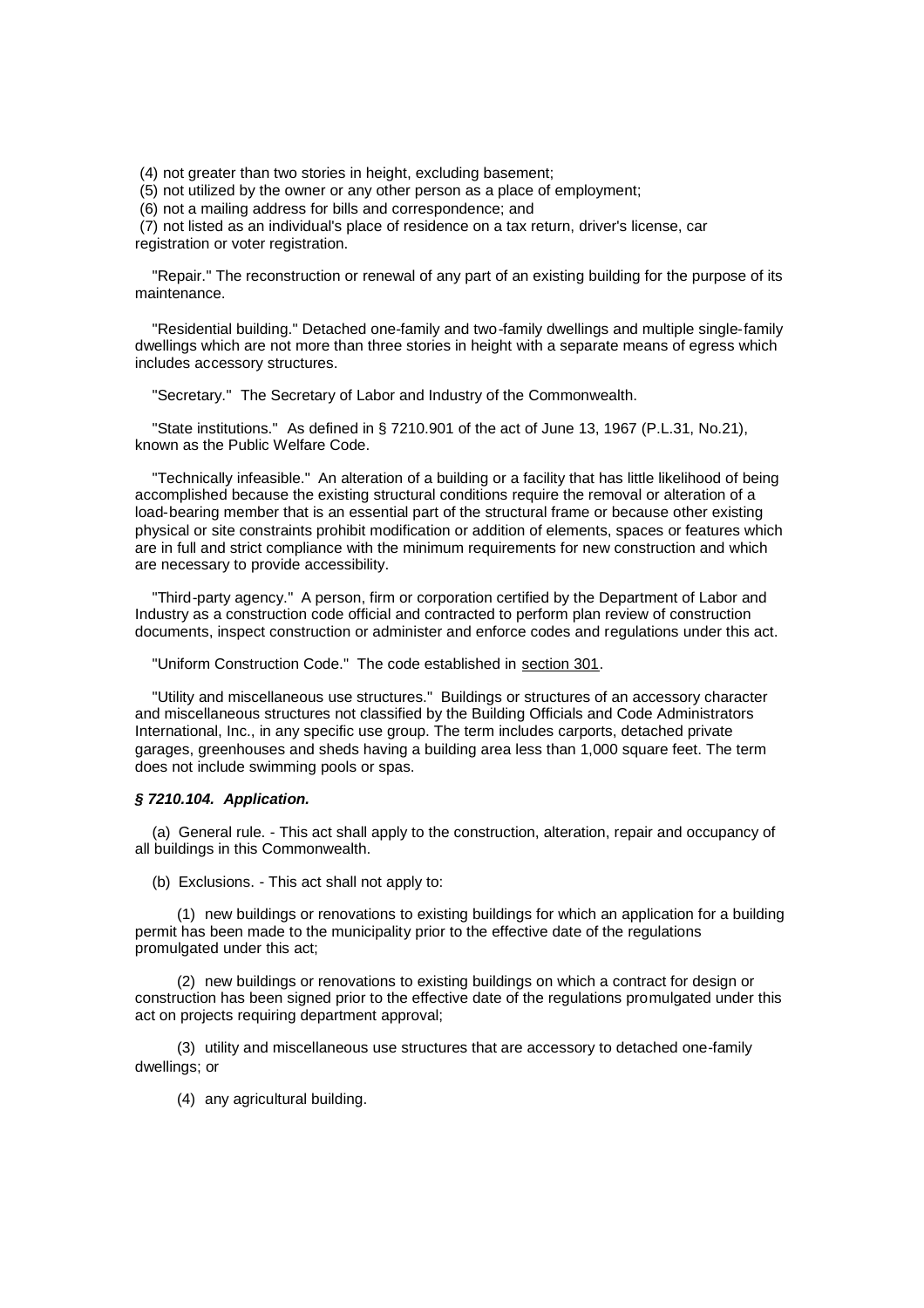(5) alterations to residential buildings which do not make structural changes or changes to means of egress, except as might be required by ordinances in effect pursuant to section 303(b)(1) or adopted pursuant to section 503. For purposes of this paragraph, a structural change does not include a minor framing change needed to replace existing windows or doors;

(6) repairs to residential buildings, except as might be required by ordinances in effect pursuant to section 303(b)(1) or adopted pursuant to section 503;

(7) any recreational cabin if:

(i) the cabin is equipped with at least one smoke detector, one fire extinguisher and one carbon monoxide detector in both the kitchen and sleeping quarters; and

(ii) the owner of the cabin files with the municipality either:

(A) an affidavit on a form prescribed by the department attesting to the fact that the cabin meets the definition of a "recreational cabin" in section 103; or

(B) a valid proof of insurance for the recreational cabin, written and issued by an insurer authorized to do business in this Commonwealth, stating that the structure meets the definition of a "recreational cabin" as defined in section 103.

(b.1) Continuity of Exclusion. -

(1) If a recreational cabin is subject to exclusion under subsection  $(b)(7)$ , upon transfer of ownership of the recreational cabin, written notice must be provided in the sales agreement and the deed that the recreational cabin:

- (i) is exempt from this act;
- (ii) may not be in conformance with the Uniform Construction Code; and
- (iii) is not subject to municipal regulation.

(2) Failure to comply with the notice requirement under paragraph (1) shall render the sale voidable at the option of the purchaser.

(c) Prior permits and construction. -

(1) Subject to paragraph (2), a construction permit issued under valid construction regulations prior to the effective date of the regulations issued under this act shall remain valid, and the construction of any building or structure may be completed pursuant to and in accordance with the permit.

(2) If the requirements of the permit have not been actively prosecuted within two years of the effective date of the regulations or the period specified by a municipal ordinance, whichever is less, the former permit holder shall be required to acquire a new permit. Where construction of a building or structure commenced before the effective date of the regulations promulgated under this act and a permit was not required at that time, construction may be completed without a permit.

(d) Preemption.

(1) Except as otherwise provided in this act, construction standards provided by any statute or local ordinance or regulation promulgated or adopted by a board, department, commission, agency of State government or agency of local government shall continue in effect only until the effective date of regulations promulgated under this act, at which time they shall be preempted by regulations promulgated under this act and deemed thereafter to be rescinded.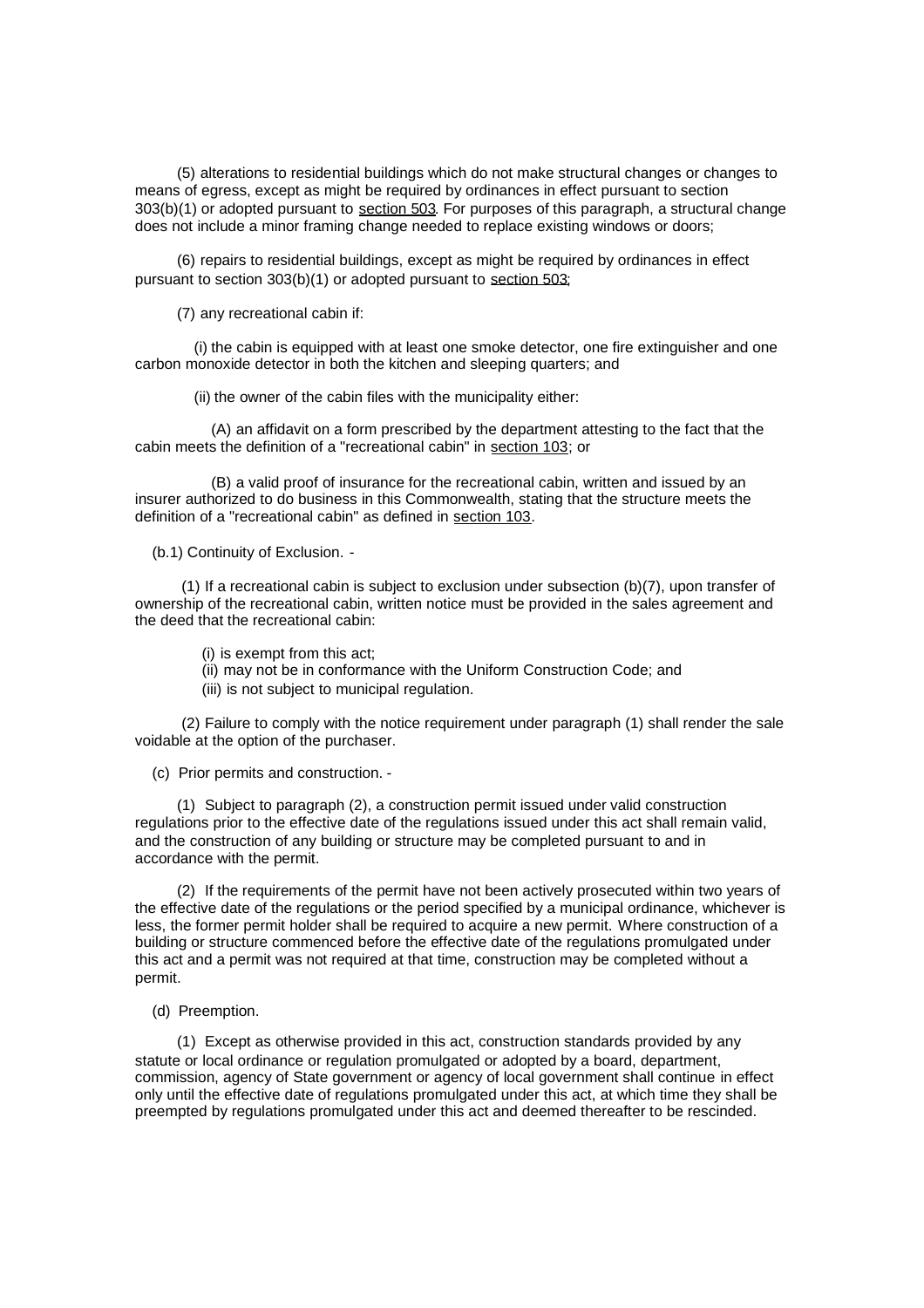(2) (i) Except as otherwise provided in this act and as specifically excepted in subparagraph (ii), a homeowners' association or community association shall be preempted from imposing building construction standards or building codes for buildings to be constructed, renovated, altered or modified.

(ii) In municipalities which have not adopted an ordinance for the administration and enforcement of this act, a homeowners' association or community association may adopt by board regulations the Uniform Construction Code or the ICC International One and Two Family Dwelling Code, 1998 Edition. The applicable building code shall constitute the standard governing building structures in the association's community.

(3) Nothing in this act shall preempt any licensure or Federal certification requirements for health care facilities, intermediate care facilities for the mentally retarded or for persons with related conditions or State institutions. This paragraph includes building and life safety code standards set forth in applicable regulations.

(4) Nothing in this act shall limit the ability of the Department of Aging, the Department of Health or the Department of Public Welfare to promulgate or enforce regulations which exceed the requirements of this act.

(e) Municipal regulation. - Nothing in this act shall prohibit a municipality from licensing any persons engaged in construction activities or from establishing work rules or qualifications for such persons.

(f) Application to swimming pools and spas. -

(1) The provisions of this act as they relate to swimming pools and spas shall not be applicable to those constructed or installed prior to the effective date of this act.

(2) All swimming pools and spas constructed or installed after the effective date of this act shall be governed by the requirements of this act, including section 503.

## *§ 7210.105. Department of Labor and Industry.*

(a) Review. -

(1) The department shall with reasonable cause review municipalities, municipal code officials, third-party agencies, construction code officials and code administrators concerning the enforcement and administration of this act, including specifically complaints concerning accessibility requirements.

(2) The department shall make a report to the governing body of the municipality that was the subject of the review. The report shall include recommendations to address any deficiency observed by the department.

(3) The department may require compliance with this act through proceedings in Commonwealth Court.

(b) State-owned buildings. -

(1) The department shall maintain plan and specification review and inspection authority over all State-owned buildings. State-owned buildings shall be subject to regulations promulgated under this act. The department shall notify municipalities of all inspections of State-owned buildings and give municipalities the opportunity to observe the department inspection of such buildings.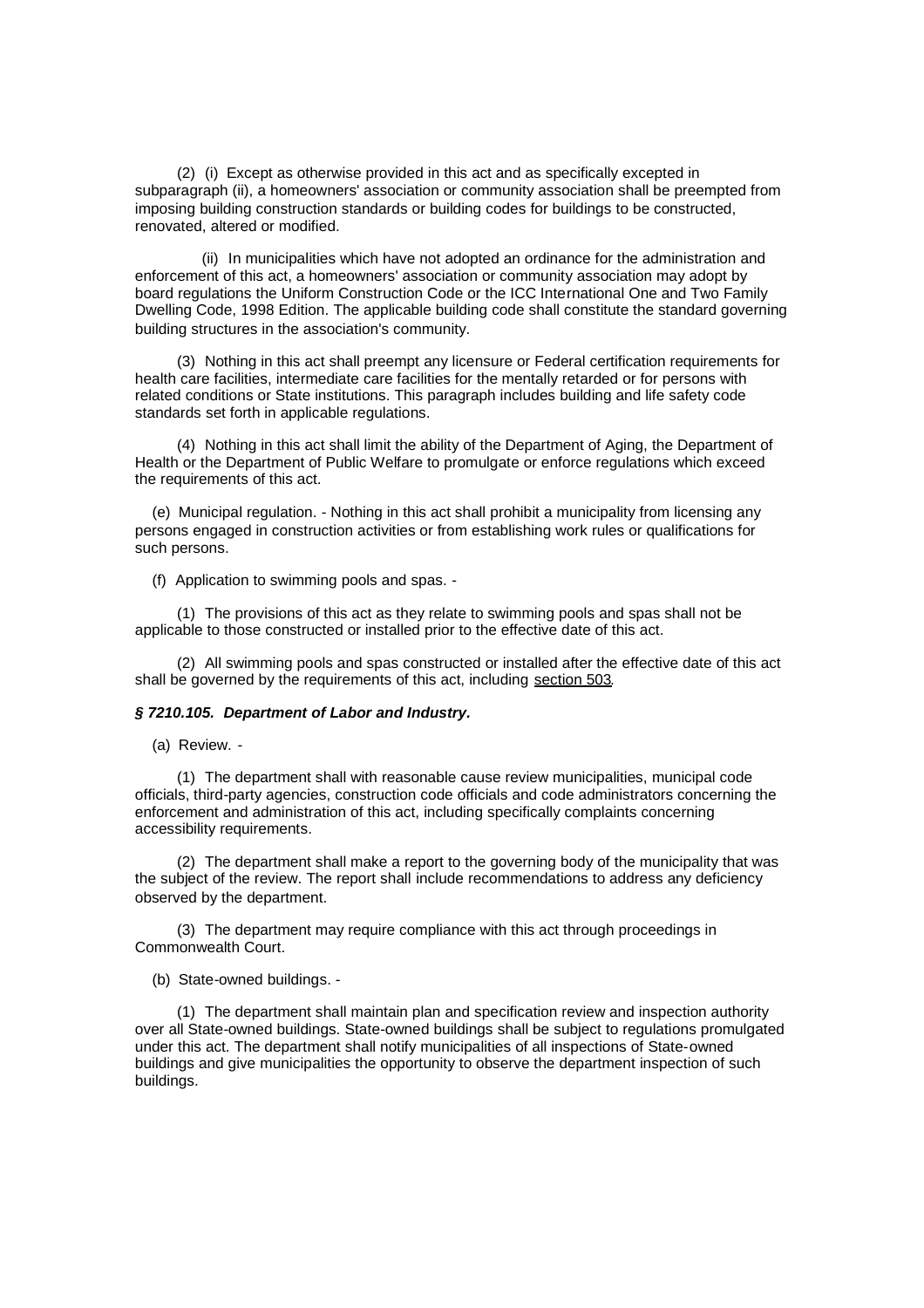(2) Municipalities shall notify the department of all inspection of buildings owned by political subdivisions and give the department the opportunity to observe municipal inspection of such buildings.

(3) The department shall make available to municipalities, upon request, copies of all building plans and plan review documents in the custody of the department for State-owned buildings.

(4) A municipality shall make available to the department, upon request, copies of all building plans and plan review documents in the custody of the municipality for buildings owned by political subdivisions.

(c) Elevators and conveying systems. -

(1) The department shall maintain Statewide administration and inspection authority over ski lifts, inclined passenger lifts and related devices, and elevators, conveying systems and related equipment as defined in section 3002.0 (definitions) of Chapter 30 of the 1999 BOCA National Building Code, Fourteenth Edition.

(2) Notwithstanding Chapters 3 and 5, the department may, subject to the act of June 25, 1982 (P.L.633, No.181), known as the Regulatory Review Act, by regulation modify the 1999 BOCA National Building Code, Fourteenth Edition, Referenced Standards for elevator construction, repair, maintenance and inspection. The department shall not require reshackling more than once every two years.

(3) Nothing in this section shall be construed to disallow third-party elevator inspections.

(d) Department of Health. -

(1) Health care facilities, intermediate care facilities for the mentally retarded or for persons with related conditions and State institutions shall continue to comply with building codes and standards set forth in the applicable licensure laws and regulations. This paragraph includes the applicable edition of the National Fire Protection Association's Life Safety Code, NFPA No. 101, and the applicable edition of the Guidelines for Construction and Equipment of Hospital and Medical Facilities.

(2) The department may delegate its responsibility for conducting plan reviews and inspections for health care facilities to the Department of Health.

(e) Limitation. - Nothing in this act, the regulations under this act or the administration of the act or the regulations by the department shall contravene the right of builders to freely compete for and perform contracts for construction of commercial buildings in this Commonwealth.

# *§ 7210.106. Accessibility Advisory Board.*

(a) Creation and composition. -

(1) There is hereby created an Accessibility Advisory Board which shall be composed of 11 members appointed by the secretary. At least six members of the advisory board shall be public members, three of whom shall be persons with physical disabilities, one shall be an architect registered in Pennsylvania, one shall be a member of the business community, and one shall be a representative of the multifamily housing industry. One member shall be a municipal official. The chairman and minority chairman of the Labor and Industry Committee of the Senate and the chairman and minority chairman of the Labor Relations Committee of the House of Representatives, or their designees, shall be members. All members of the advisory board, except the members of the General Assembly, shall serve for a term of two years and until their successors are appointed.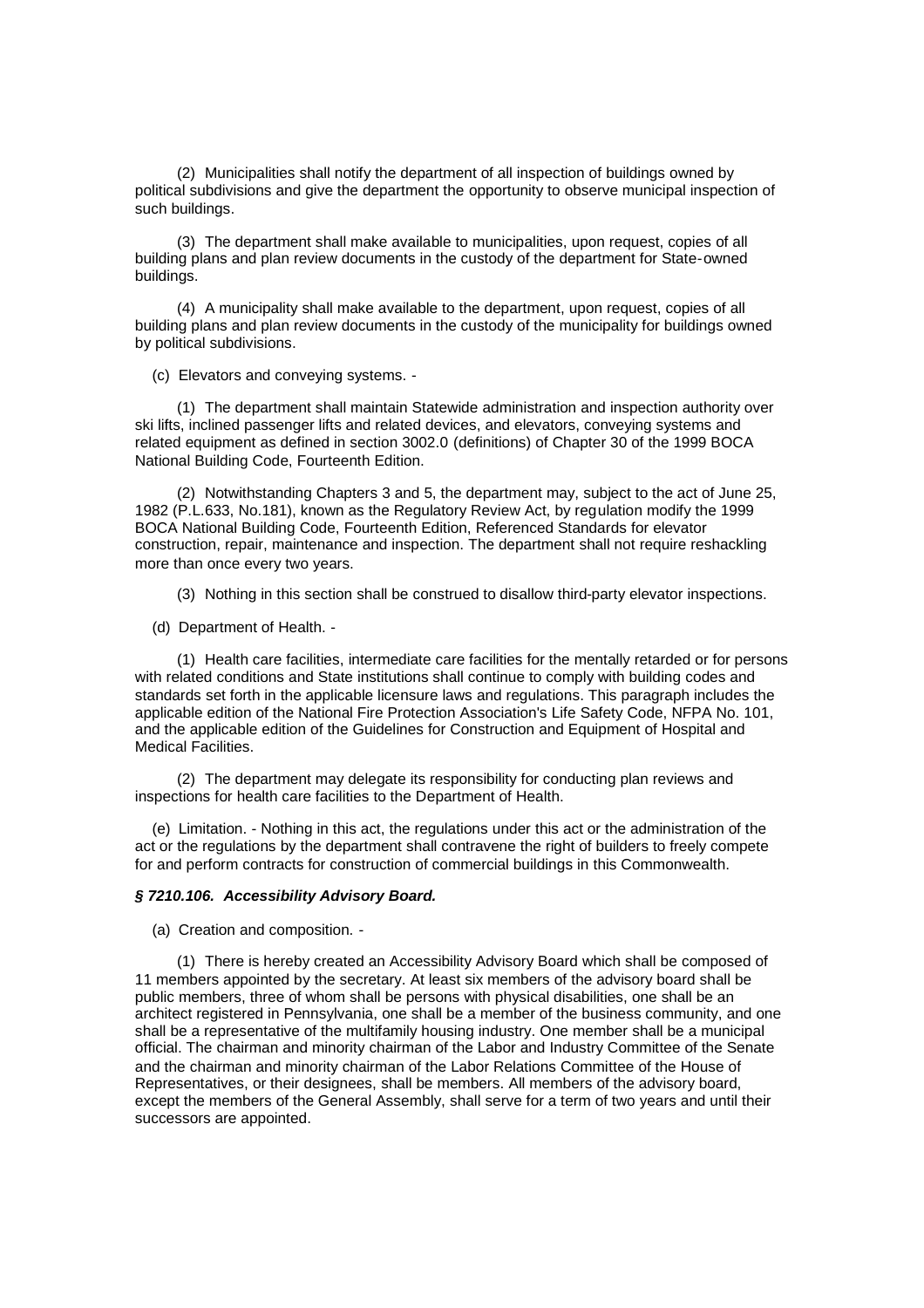(2) The members of the advisory board shall be paid traveling expenses and other necessary expenses and may receive a per diem compensation at a rate to be determined by the secretary for each day of actual service in the performance of their duties under this act.

(3) Meetings of the advisory board shall be called by the secretary. A quorum of the advisory board shall consist of four members.

(4) The initial advisory board shall be the body constituted under the former provisions of section 3.1 of the act of September 1, 1965 (P.L.459, No.235), entitled, as amended, "An act requiring that certain buildings and facilities adhere to certain principles, standards and specifications to make the same accessible to and usable by persons with physical handicaps, and providing for enforcement."

(b) Advice on regulation. - The advisory board shall review all proposed regulations under this act and shall offer comment and advice to the secretary on all issues relating to accessibility by persons with physical disabilities, including those which relate to the enforcement of the accessibility requirements.

(c) Recommendations for modifications. - The advisory board shall review all applications from individual projects for modifications of the provisions of Chapter 11 (Accessibility) of the Uniform Construction Code and any other accessibility requirements contained in or referenced by the Uniform Construction Code and shall advise the secretary regarding whether modification should be granted or whether compliance by existing facilities with provisions of Chapter 11 (Accessibility) of the Uniform Construction Code and any other accessibility requirements contained in or referenced by the Uniform Construction Code is technically infeasible.

## *§ 7210.301. Adoption by regulations.*

#### (a) Regulations. -

(1) The department shall, within 180 days of the effective date of this section, promulgate regulations adopting the 1999 BOCA National Building Code, Fourteenth Edition, as a Uniform Construction Code, except as provided in  $\frac{\text{section } 105(c)}{2}$  and this section. The department shall promulgate separate regulations which may make changes to Chapter 1 of the 1999 BOCA National Building Code, Fourteenth Edition, relating to administration that are necessary for the department's implementation of this act.

(2) The regulations shall include a provision that all detached one-family and two-family dwellings and one-family townhouses that are not more than three stories in height and their accessory structures shall be designed and constructed either in accordance with the ICC International One and Two Family Dwelling Code, 1998 Edition, or in accordance with the requirements of the Uniform Construction Code at the option of the building permit applicant. The provision shall require that an irrevocable election be made at the time plans are submitted for review and approval. If the building permit applicant does not indicate a code, the design and construction shall be in accordance with the Uniform Construction Code.

(3) The regulations shall include a provision that the secretary shall have the exclusive power to grant modifications and decide issues of technical infeasibility under Chapter 11 (Accessibility) of the Uniform Construction Code and any other accessibility requirements contained in or referenced by the Uniform Construction Code for individual projects.

(4) The secretary shall consider the recommendations of the advisory board as provided in section 106(c). The department shall consider the comments of the advisory board with respect to accessibility issues in any proposed regulations.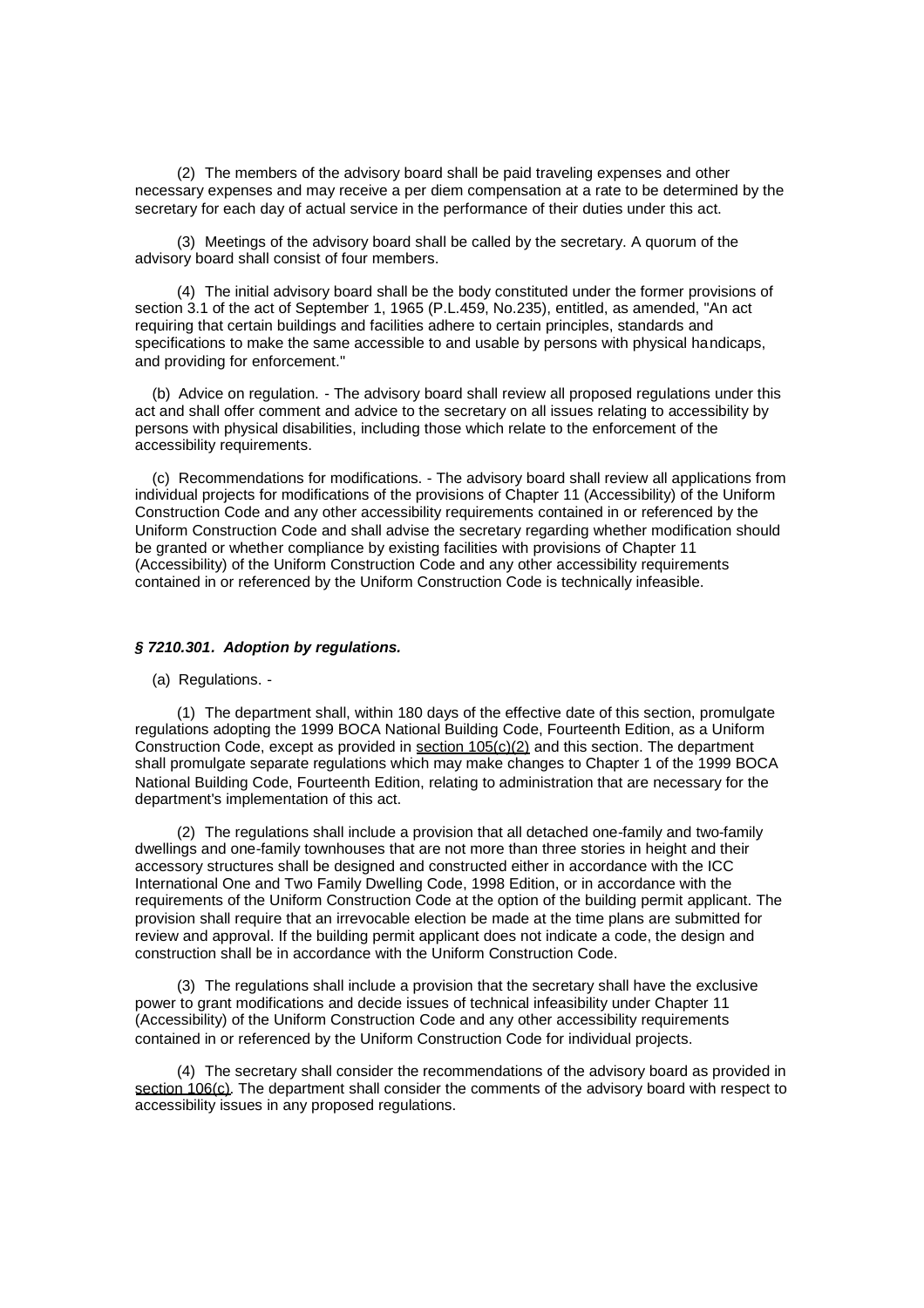(5) The regulations shall provide for a system of periodic compliance reviews conducted by the department and for enforcement procedures conducted by the department to ensure that code administrators are adequately administering and enforcing Chapter 11 (Accessibility) of the Uniform Construction Code and any other accessibility requirements contained in or referenced by the Uniform Construction Code.

(6) The regulations shall include the provisions of exception 8 to section 1014.6 (relative to stairway treads and risers) of the 1993 BOCA National Building Code, Twelfth Edition, and the provisions of section R-213.1 (relative to stairways) of the CABO One and Two Family Dwelling Code, 1992 Edition, and such provisions shall be applicable notwithstanding section 303(b), which shall not apply to the provisions of any municipal building code ordinance which equals or exceeds these provisions.

(7) The department shall consult with the Department of Health in the development of regulations relating to health care facilities, intermediate care facilities for the mentally retarded or for persons with related conditions and State institutions.

(8) The regulations shall exclude section R313.1.1 of the 2003 International Residential Code for One- and Two-Family Dwellings or its successor code from applying to existing onefamily and two-family unit dwellings undergoing alterations, repairs or additions but shall include provisions requiring non-interconnected battery-operated smoke alarms in one-family and twofamily dwellings in accordance with section R313.1.1 of the 2003 International Residential Code for One-and Two-Family Dwellings.

(b) International Fuel Gas Code. - The department shall, within 180 days of the effective date of this section, promulgate regulations adopting the International Fuel Gas Code for the installation of fuel gas piping systems, fuel gas utilization equipment and related accessories as the standard for the installation of piping, equipment and accessories in this Commonwealth.

(c) Prescriptive methods for energy-related standards. - The department shall, within 180 days of the effective date of this section, by regulation promulgate prescriptive methods to implement the energy-related standards of the Uniform Construction Code which take into account the various climatic conditions through this Commonwealth. In deriving these standards the department shall seek to balance energy savings with initial construction costs.

(d) Scope of regulations. -

(1) The regulations adopted by the department implementing these codes shall supersede and preempt all local building codes regulating any aspect of the construction, alteration and repair of buildings adopted or enforced by any municipality or authority or pursuant to any deed restriction, rule, regulation, ordinance, resolution, tariff or order of any public utility or any State or local board, agency, commission or homeowners' association except as may be otherwise specifically provided in this act.

(2) The department may establish by regulation plan review and inspection fees where the department is responsible for administration and enforcement and requirements for municipal notification to the department of ordinance adoption and repeal under Chapter 5. The department shall consult with the Department of Aging, the Department of Health or the Department of Public Welfare, as appropriate, to determine fees for health care facilities, intermediate care facilities for the mentally retarded or for persons with related conditions and State institutions.

(3) The department shall establish by regulation standards for the retention and sharing of building plans and other documents, for other than one-family or two-family dwelling units and utility and miscellaneous use structures, by the department, municipalities and third-party agencies.

#### *§ 7210.302. Referenced standards.*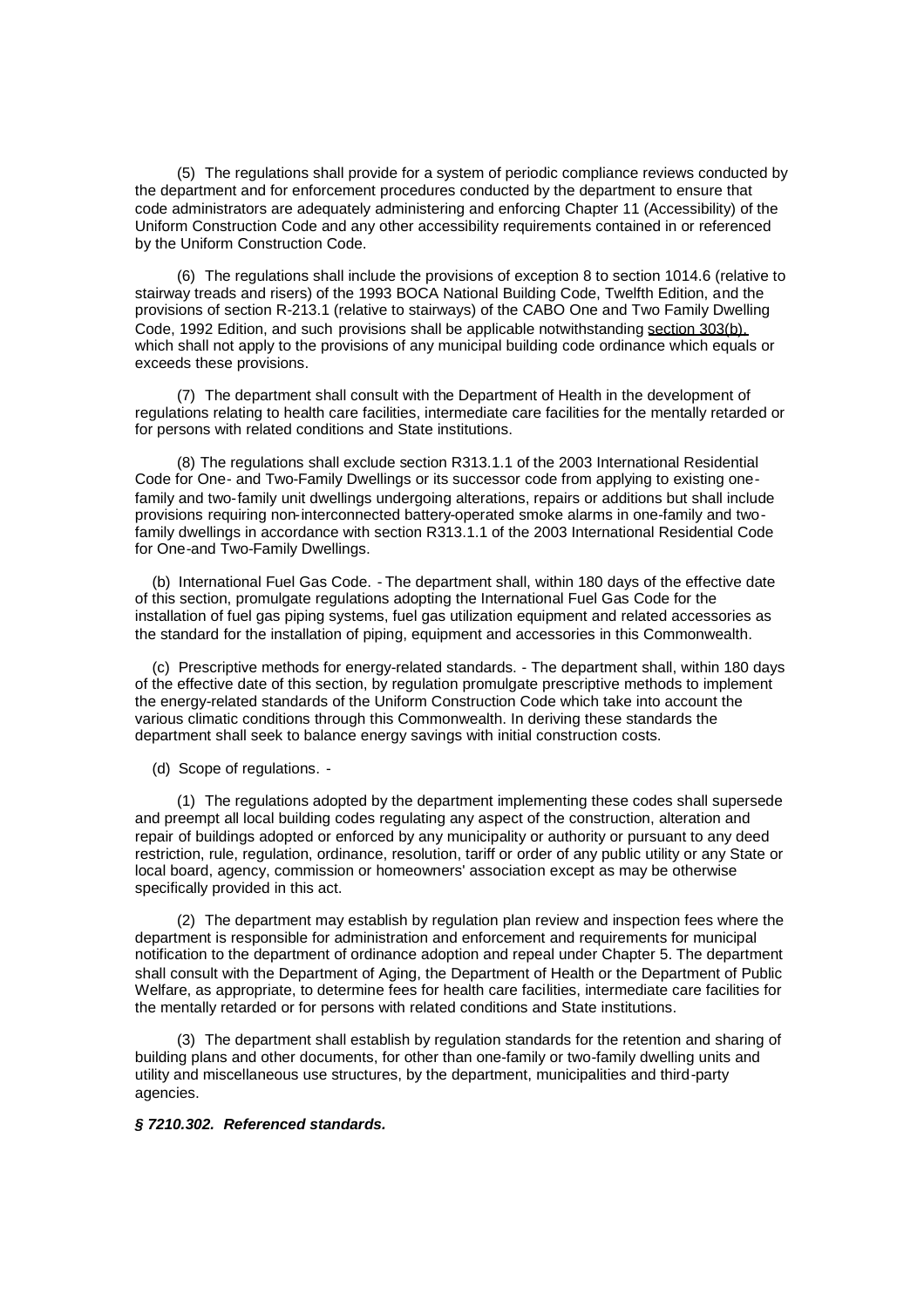#### (a) General rule. -

(1) Subject to paragraph (2), the standards referenced in Chapters 30 and 35 relating to elevators and conveying systems and referenced standards, respectively, or the applicable chapter, of the 1999 BOCA National Building Code, Fourteenth Edition, and the American National Standards for Passenger Tramways, Aerial Tramways, Aerial Lifts, Surface Lifts and Tows, ASME/ANSI B77.1, shall be considered part of the requirements of the Uniform Construction Code to the prescribed extent of each such reference except that BNPMC-96 BOCA National Property Maintenance Code and ASME/ANSI A17.3 (safety code for existing elevators and escalators) shall be excluded.

(2) The standards under paragraph (1) shall include the latest ANSI standards applicable to the operation of ski lifts.

(b) No preemption. - Nothing contained in this act shall be construed to preempt the ability of a municipality to adopt or enforce the codes referred to in this section to the extent not referenced, in whole or in part, in Chapter 35 relating to referenced standards or applicable chapter of the 1999 BOCA National Building Code, Fourteenth Edition.

## *§ 7210.303. Existing municipal building code ordinances.*

(a) Failure to meet minimum requirements. -

(1) Except as provided in paragraph (2), the provisions of municipal building code ordinances in effect on the effective date of this act that do not equal or exceed the minimum requirements of the regulations promulgated under this act shall be amended by the effective date of the regulations promulgated under this act to provide for the minimum requirements.

(2) A municipal building code ordinance provision in effect in or adopted by a city of the first class on or before January 1, 1998, shall remain in effect until December 31, 2003, by which time those provisions of the ordinance which do not comply with the minimum requirements of the regulations promulgated under this act shall be amended to provide for the minimum requirements of regulations promulgated under this act.

(b) Provisions which equal or exceed the Uniform Construction Code. -

(1) Municipal building code ordinances in effect on July 1, 1999, or reenactments of provisions of simultaneously repealed ordinances which were originally adopted prior to July 1, 1999, which contain provisions which equal or exceed the specific requirements of the regulations promulgated under this act shall remain in effect until such time as any such provisions fail to equal or exceed the minimum requirements of the regulations promulgated under this act, at which time the provisions of such ordinances shall be amended to provide for the minimum requirements of the regulations promulgated under this act.

(2) Municipal building code ordinances adopted or effective after July 1, 1999, except reenactments of provisions of simultaneously repealed ordinances which were originally adopted prior to July 1, 1999, shall continue in effect only until the effective date of the regulations promulgated under this act, at which time the municipal building code ordinance shall be preempted by the regulations promulgated under this act and shall be deemed thereafter to be rescinded.

## *§ 7210.304. Revised or successor codes.*

(a) Building code. -

(1) By December 31 of the year of the issuance of a new triennial BOCA National Building Code, or its successor building code, the department shall promulgate regulations adopting the new code as the Uniform Construction Code.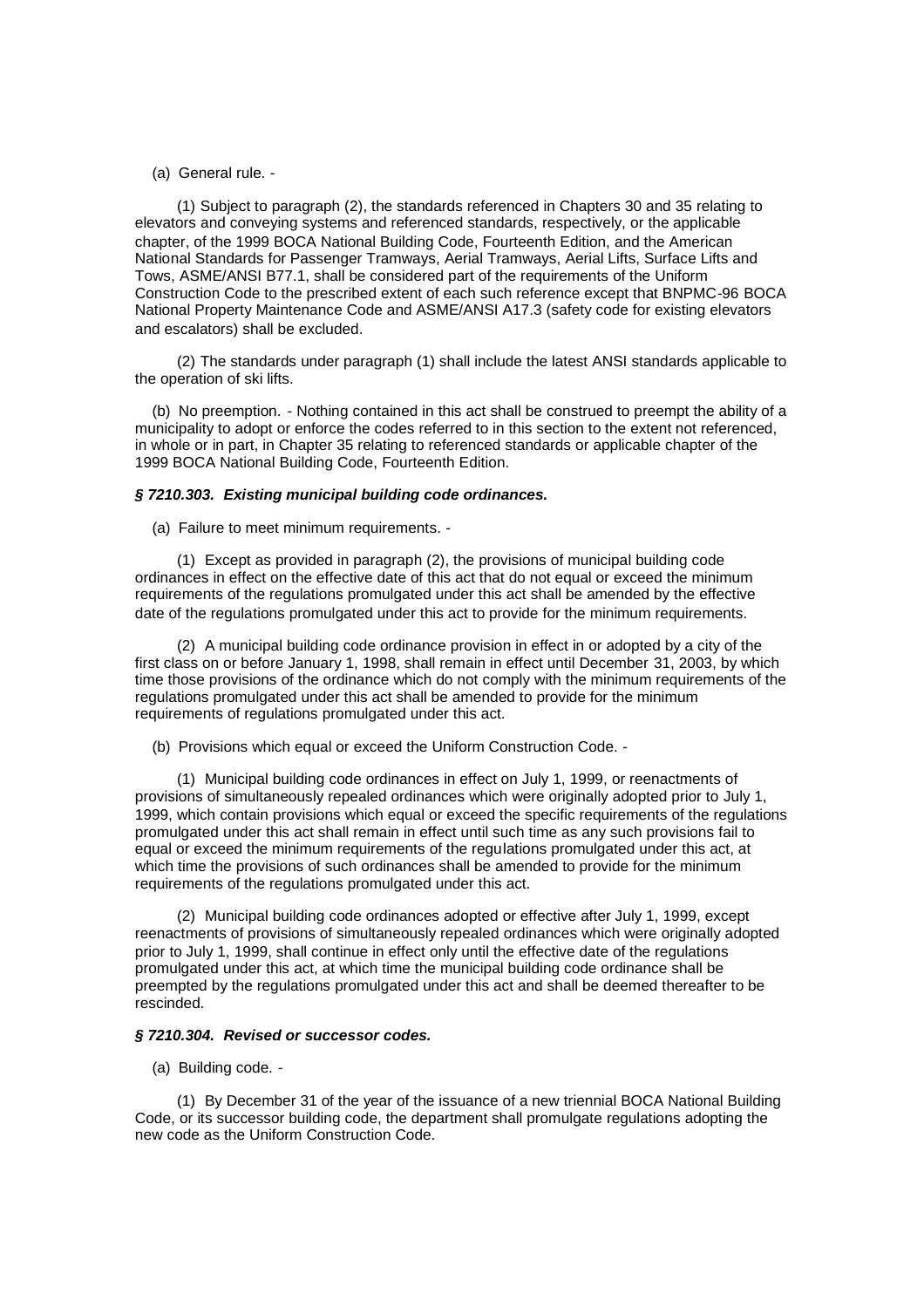(2) By December 31 of the year of issuance of a new triennial ICC International One and Two Family Dwelling Code, or its successor building code, the department shall promulgate regulations providing that all detached one-family and two-family dwellings and one-family townhouses that are not more than three stories in height and their accessory structures may be designed in accordance with that code or the Uniform Construction Code at the option of the building permit applicant.

(b) International Fuel Gas Code. - By December 31 of the year of the issuance of a new International Fuel Gas Code, or its successor code, the department shall promulgate regulations adopting the new code.

(c) Prior permits and construction. -

(1) A construction permit issued under valid construction regulations prior to the effective date of regulations for a subsequent Uniform Construction Code or International Fuel Gas Code issued under this act shall remain valid, and the construction of any building or structure may be completed pursuant to and in accordance with the permit.

(2) If the permit has not been actively prosecuted within two years of the effective date of the regulation or the period specified by a municipal ordinance, whichever is less, the former permitholder shall be required to acquire a new permit.

(3) Where construction of a building or structure commenced before the effective date of the regulations for a subsequent Uniform Construction Code or International Fuel Gas Code issued under this act and a permit was not required at that time, construction may be completed without a permit.

## *§ 7210.305. Existing municipality or municipal authority standards for lateral connections.*

(a) General rule - Municipality or municipal authority standards for lateral connections located on private property and connecting to public infrastructure owned by a municipality or municipal authority that were in effect on January 1, 2005, and contain provisions that equal or exceed the requirements of the regulations promulgated under this act, the internal residential code or under the international plumbing code shall remain in effect until such time as any such provisions fail to equal or exceed the minimum requirements of the regulations promulgated under this act, at which time the standards shall be amended to equal or exceed the minimum requirements of the regulations promulgated under this act.

(b) Filing requirement - Municipality or municipal authority standards qualifying under subsection (a) shall be filed with the department and any local governments served by the municipality or municipal authority with such standards.

#### *§ 7210.501. Administration and enforcement.*

(a) Adoption of ordinance. -

(1) In order to administer and enforce the provisions of this act, municipalities shall enact an ordinance concurrently adopting the Uniform Construction Code as their municipal building code and the International Fuel Gas Code for the purposes described in section 302(a). Municipalities may adopt the Uniform Construction Code and incorporated codes and the International Fuel Gas Code by reference.

(2) Municipalities shall have 90 days after the effective date of this act to adopt such an ordinance. Municipalities shall notify the department of the adoption of such an ordinance within 30 days. A municipality may adopt such an ordinance at any time thereafter, upon giving the department 180 days' notice of its intention to adopt such ordinance.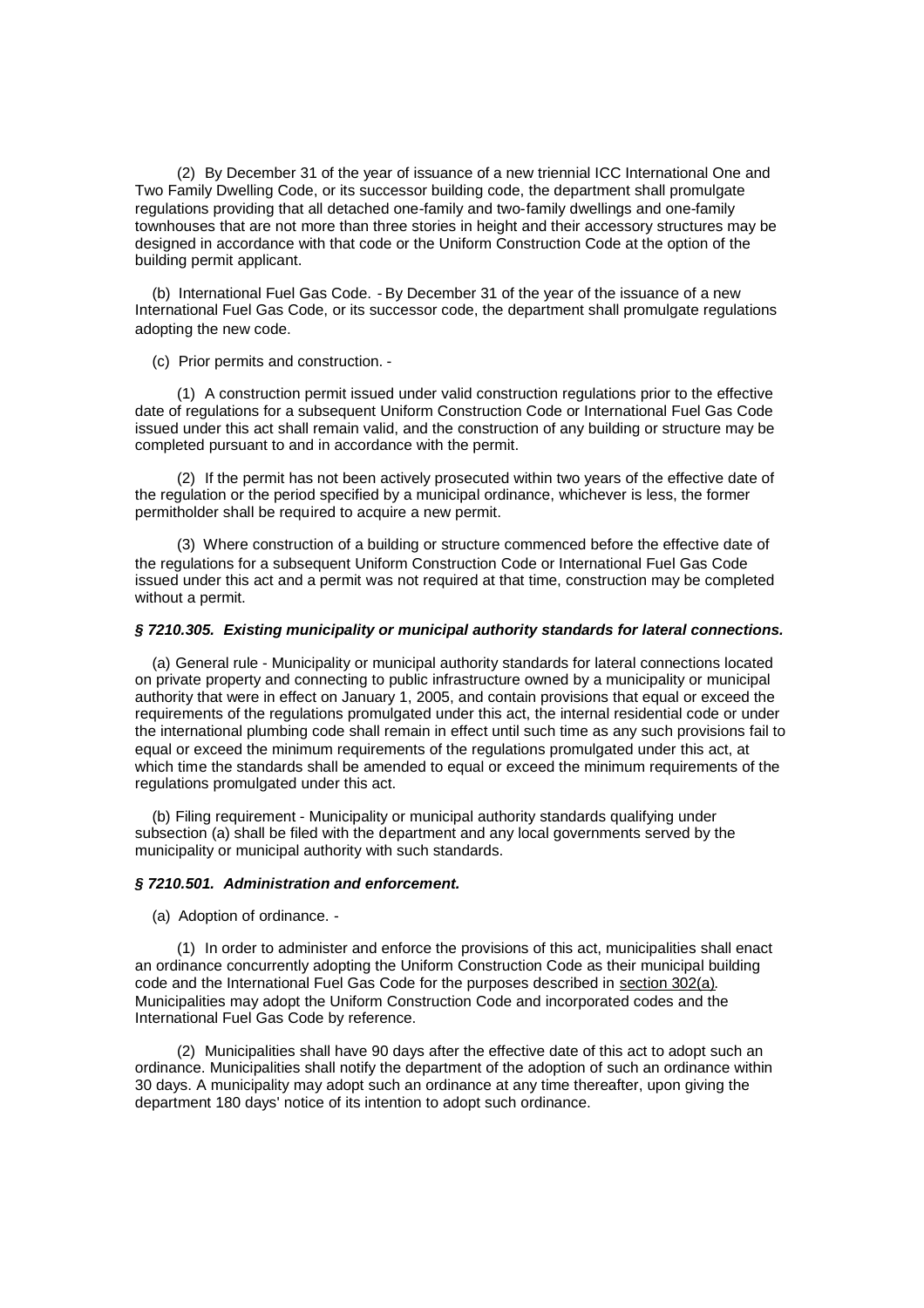(a.1) Counties of the second class — Notwithstanding the provisions of subsection (a), a municipality located within a county of the second class shall not administer and enforce plumbing code provisions of an ordinance adopting the Uniform Construction Code and incorporated codes for the purposes of section  $302(a)$ . A county of the second class that has adopted a plumbing code and accompanying rules and regulations pursuant to the act of August 24, 1951 (P.L. 1304, No. 315), known as the Local Health Administration Law, shall retain the authority to promulgate and enforce such plumbing code and to make such changes as it deems necessary, provided that such changes meet the minimum requirements as defined in the Uniform Construction Code.

(b) Municipal administration and enforcement. - This act may be administered and enforced by municipalities in any of the following ways:

(1) By the designation of an employee to serve as the municipal code official to act on behalf of the municipality for administration and enforcement of this act.

(2) By the retention of one or more construction code officials or third-party agencies to act on behalf of the municipality for administration and enforcement of this act.

(3) Two or more municipalities may provide for the joint administration and enforcement of this act through an intermunicipal agreement under 53 Pa.C.S. Ch. 23 Subch. A (relating to intergovernmental cooperation).

(4) By entering into a contract with the proper authorities of another municipality for the administration and enforcement of this act. When such a contract has been entered into, the municipal code official shall have all the powers and authority conferred by law in the municipality which has contracted to secure such services.

(5) By entering into an agreement with the department for plan reviews, inspections and enforcement of structures other than one-family or two-family dwelling units and utility and miscellaneous use structures.

(c) Board of appeals. -

(1) A municipality which has adopted an ordinance for the administration and enforcement of this act or municipalities which are parties to an agreement for the joint administration and enforcement of this act shall establish a board of appeals as provided by Chapter 1 of the 1999 BOCA National Building Code, Fourteenth Edition, to hear appeals from decisions of the code administrator. Members of the municipality's governing body may not serve as members of the board of appeals.

(2) An application for appeal shall be based on a claim that the true intent of this act or regulations legally adopted under this act have been incorrectly interpreted, the provisions of this act do not fully apply or an equivalent form of construction is to be used.

(3) When a municipality cannot find persons to serve on a board of appeals who meet the minimum qualifications of Chapter 1 of the BOCA National Building Code, the municipality may fill a position on the board with a qualified person who resides outside of the municipality.

(d) Registration. - Nothing in this act shall allow a municipality to prohibit a construction code official who meets the requirements of Chapter 7 and remains in good standing from performing inspections in the municipality. This section does not alter the power and duties given to municipalities under subsection (b)(1), (3) and (4).

(e) Nonmunicipal administration. -

(1) In municipalities which have not adopted an ordinance for the administration and enforcement of this act, it shall be the duty of the municipality to notify an applicant for a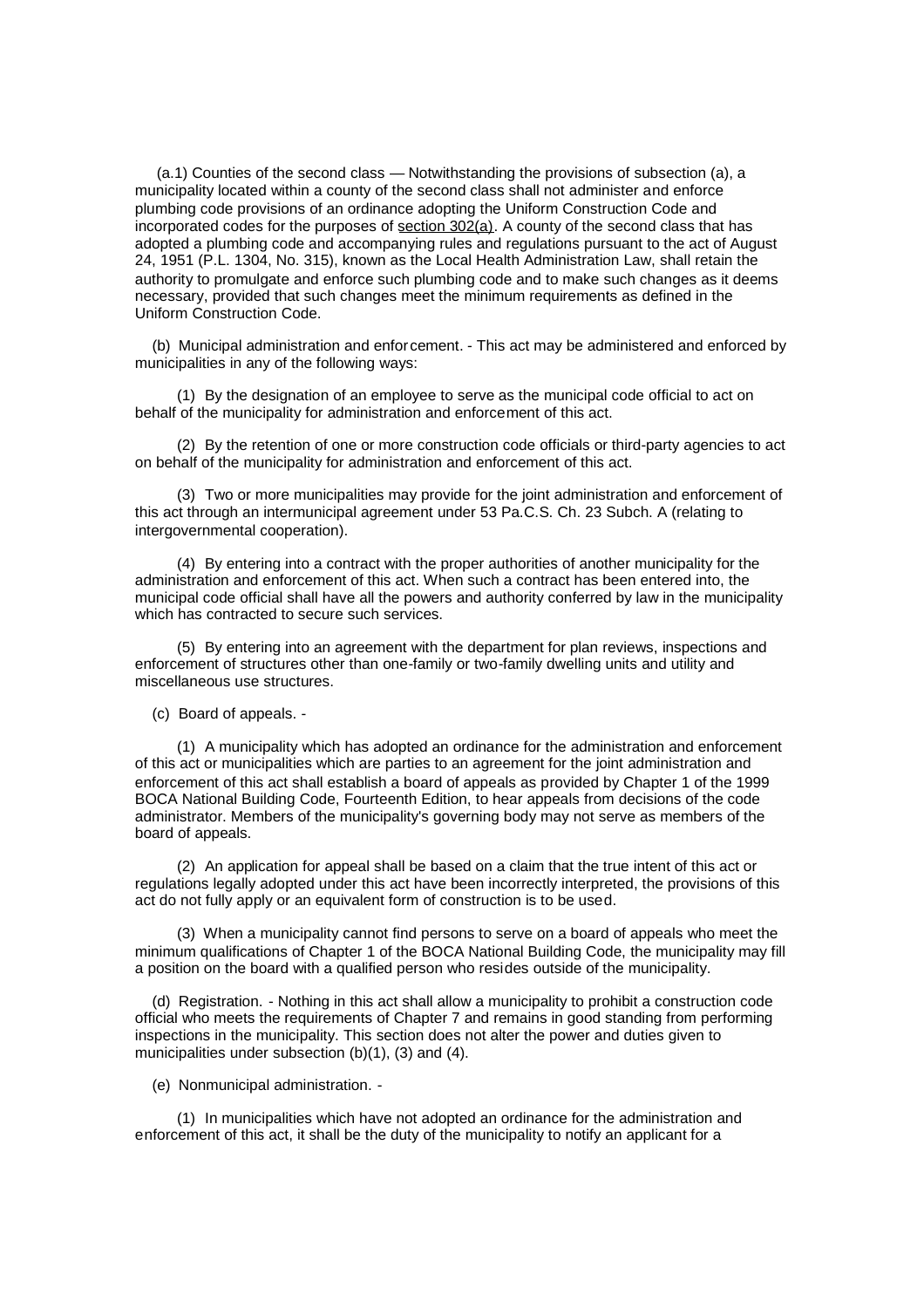construction permit that it shall be the responsibility of the permit applicant of one-family or twofamily dwelling units and utility and miscellaneous use structures to obtain the services of a construction code official or third-party agency with appropriate categories of certification to conduct the plan review and inspections. For one-family and two-family dwelling units and utility and miscellaneous use structures, all of the following five inspections shall be required:

- (i) Foundation inspection.
- (ii) Plumbing, mechanical and electrical inspection.
- (iii) Frame and masonry inspection.
- (iv) Wallboard inspection.

(v) Final inspection. The final inspection shall not be deemed approved until all previous inspections have been successfully completed and passed.

(2) In municipalities which have not adopted an ordinance for the administration and enforcement of this act, it shall be the duty of the municipality to notify the department and an applicant for a construction permit that it shall be the responsibility of the owner of structures other than one-family or two-family dwelling units and utility and miscellaneous use structures to obtain the services of the department or a third-party agency with appropriate categories of certification under contract to the department to conduct the plan review and inspections required by this act.

(3) A copy of the final inspection report shall be sent to the property owner and to the builder and to a lender designated by the builder.

(4) In municipalities which require a building permit or a certificate of occupancy but do not conduct inspections, the code administrator shall also be required to submit a copy of the report to the municipality. No certificate of occupancy shall be issued for a building unless it meets all of the applicable accessibility provisions of the Uniform Construction Code or has been granted a variance for the requirements it does not meet. A certificate of partial occupancy may be issued if the space to be occupied complies with the accessibility requirements contained in the Uniform Construction Code unless a variance for the space has been obtained in accordance with this act.

(f) Private right of action. -

(1) In relation to complaints arising out of Chapter 11 (Accessibility) of the Uniform Construction Code, any individual, partnership, agency, association or corporation who reasonably believes there is a violation of the accessibility provisions of this act and its regulations by a governmental entity or private owner may file a complaint with the body responsible for enforcement of the Uniform Construction Code. The complaint shall be in writing, shall be verified and shall set forth the grounds for the complaint. Within 60 days after the receipt of the complaint, the code enforcement body shall respond to the complaint by acknowledging receipt of the complaint in writing. The enforcement body shall investigate the complaint and respond to the complainant in writing with its findings, determinations and any enforcement measures initiated or contemplated within 120 days after the receipt of the complaint. For the purpose of investigating a complaint, an employee of the enforcement organization may inspect at reasonable times the building or building site which is the subject of the complaint and may make any additional investigation deemed necessary for the full and effective determination of compliance with this act and regulations promulgated pursuant to it.

(2) Any individual, partnership, agency, association or corporation aggrieved by a final determination of the enforcement agency of a complaint filed pursuant to paragraph (1) hereof may file a petition for review within 30 days of the final determination in the Commonwealth Court pursuant to 42 Pa.C.S. § 763(a) (relating to direct appeals from government agencies). The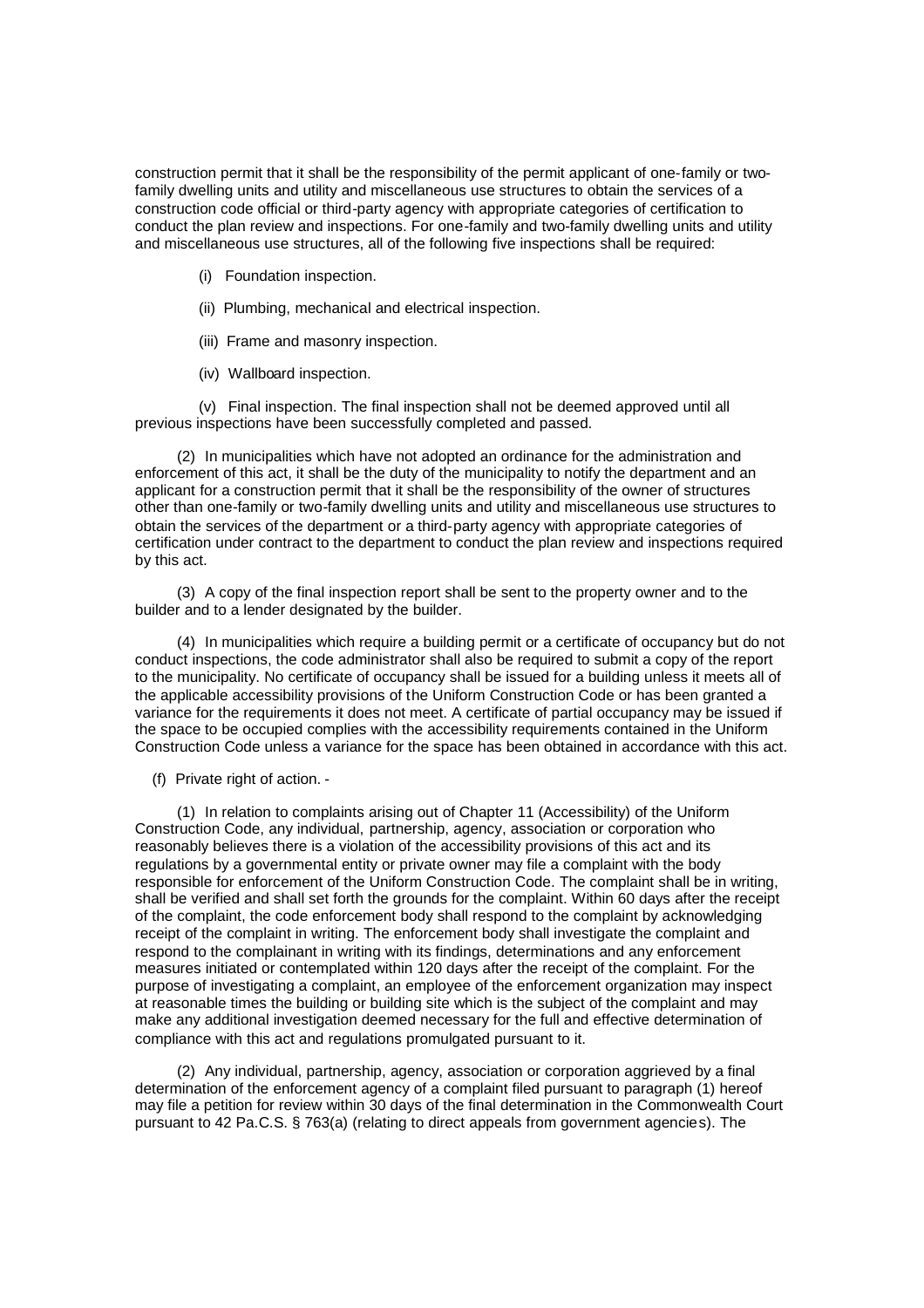decision of the enforcement agency shall not be reversed unless it is found to be arbitrary, capricious, illegal or not supported by substantial evidence.

(3) (i) Any individual, partnership, agency, association or corporation who filed a complaint pursuant to paragraph (1) and received no written response from the enforcement agency acknowledging receipt of its complaint within 60 days or received a response from the enforcement agency indicating that a violation was found but enforcement measures were not contemplated or enforcement measures were contemplated but such measures were not initiated after a period of 60 days from said response may bring a civil action in the appropriate court of common pleas against the agency for failure to enforce the provisions of this act and the regulations promulgated thereto or a building owner or owner's agent for a violation of any provisions of this act or regulations promulgated pursuant to it.

(ii) If the court finds a violation of this act or of regulations adopted pursuant to it, the court may enjoin construction or remodeling of the building, direct the correction of violations within a reasonable and specified time period or order such other relief deemed appropriate. The court, in issuing any final orders in any action brought pursuant to this section, may award costs of litigation, attorney and expert witness fees to any party whenever the court determines such an award is appropriate. The court may, if a temporary restraining order or preliminary injunction is sought, require the filing of a bond or equivalent security in accordance with the rules of civil procedure.

(iii) An architect or licensed design professional who has complied with the provisions of this act and its regulations and prepared construction documents in accordance with accepted professional standards shall have no further liability pursuant to litigation commenced under this section.

(g) Technical assistance to municipalities - The Governor's Center for Local Government Services in the Department of Community and Economic Development shall be the principal agency for developing and providing technical assistance to municipalities for implementing, administrating and enforcing the provisions of this act.

#### *§ 7210.502. Consideration of applications and inspections.*

(a) Applications for construction permits.-

(1) Every application for a construction permit for one-family and two-family dwelling units and utility and miscellaneous use structures shall be granted or denied, in whole or in part, within 15 business days of the filing date. All other construction permits shall be granted or denied, in whole or in part, within 30 business days of the filing date. Municipalities may establish different time limits to consider applications for construction permits in historic districts.

(2) If an application is denied in whole or in part, the code administrator shall set forth the reasons in writing.

(3) If the code administrator fails to act on an application for a construction permit for onefamily and two-family dwelling units and utility and miscellaneous use structures within the time prescribed, the application shall be deemed approved. The time limits established in this section for permit applications other than one-family and two-family dwellings may be extended upon agreement in writing between the applicant and the municipality for a specific number of additional days.

(b) Highway occupancy permit. -

(1) No building permit shall be issued for any property which will require access to a highway under the jurisdiction of the Department of Transportation unless the permit contains a notice that a highway occupancy permit is required pursuant to section 420 of the act of June 1,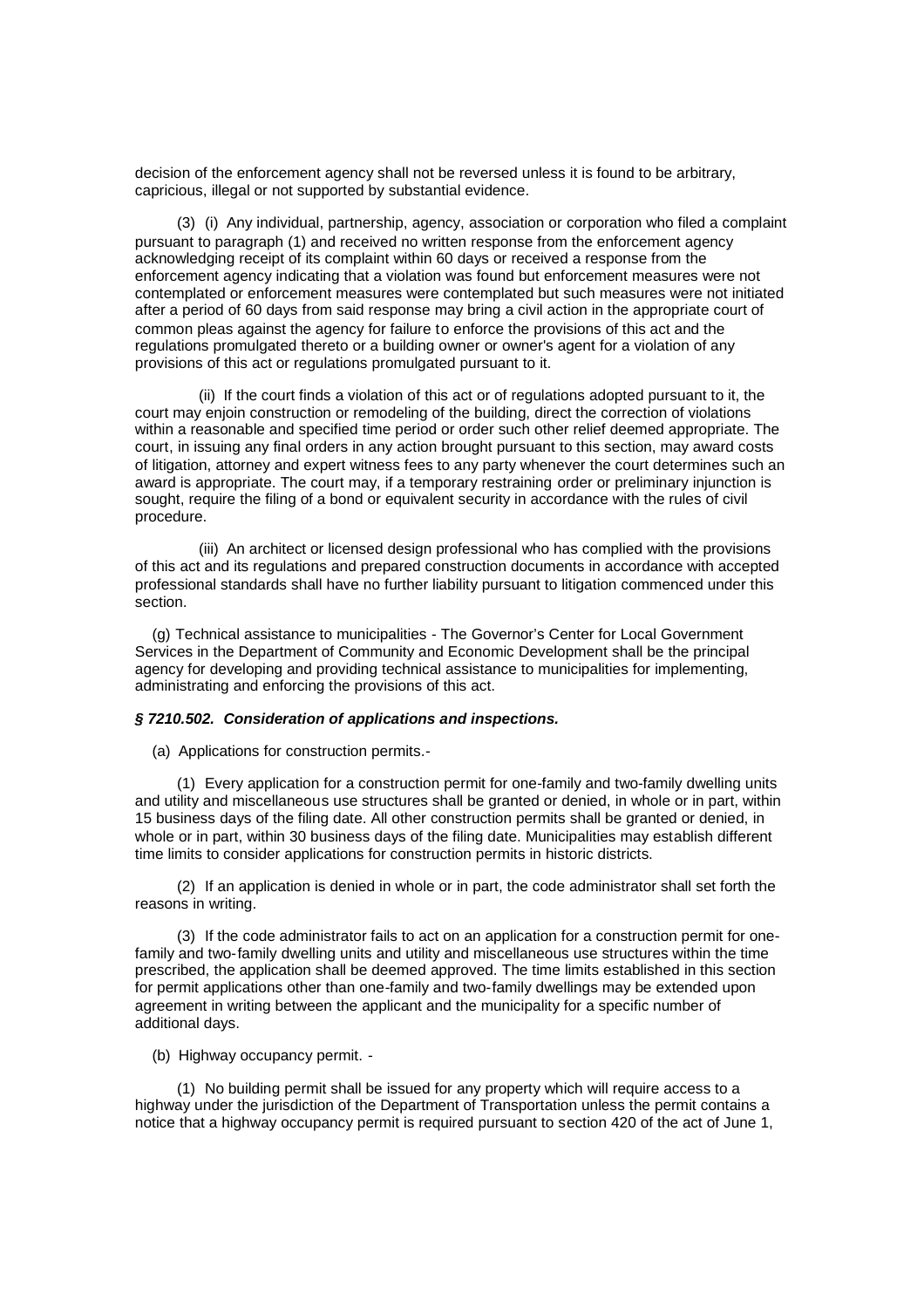1945 (P.L.1242, No.428), known as the State Highway Law, before driveway access to a State highway is permitted.

(2) The Department of Transportation shall, within 60 days of the date of receipt of an application for a highway occupancy permit:

(i) approve the permit;

(ii) deny the permit;

(iii) return the application for additional information or correction to conform with regulations of the Department of Transportation; or

(iv) determine that no permit is required, in which case the Department of Transportation shall notify the municipality and applicant in writing.

(3) (i) If the Department of Transportation fails to take any action within the 60-day period, the permit shall be deemed to be issued. The permit shall be marked to indicate that access to the State highway shall be only as authorized by a highway occupancy permit.

(ii) Notwithstanding the provisions of subparagraph (i), if the highway occupancy permit requires a determination by the United States Department of Transportation, the Pennsylvania Department of Transportation sha, ll have 60 days from the receipt of th, e determination to take action on the permit or the permit shall be deemed to be issued.

(4) (i) Neither the Department, of Transportation nor any municipality to which permitissuing authority has been delegated under section 420 of the State Highway Law shall be liable in damages for any injury to persons or property arising out of the issuance or denial of a driveway permit or for failure to regulate any driveway.

(ii) The municipality from which the building permit approval has been requested shall not be held liable for damages to persons or property arising out of the issuance or denial of a driveway permit by the Department of Transportation.

(c) Financial interest prohibited. - A code administrator shall not revie, w or approve any plans for or construction of any building or structure in which the code administrator has any financial interest.

# *§ 7210.503. Changes in Uniform Construction Code.*

(a) Administration. - Municipalities may enact ordinances which equal or exceed the minimum requirements of Chapter 1 of the 1999 BOCA National Building Code, Fourteenth Edition, relating to administration consistent with the provisions of section 501(c).

(b) Minimum requirement. - Subject to the provisions of this act, no municipality may propose or enact any ordinance which is less than the minimum requirement of the Uniform Construction Code.

(c) Modification of minimum requirement. - Subject to the provisions of this act, the municipal governing body may propose and enact an ordinance to equal or exceed the minimum requirements of the Uniform Construction Code under the law governing the adoption of ordinances in that jurisdiction. Municipalities may enact ordinances pursuant to this section which adopt additional code requirements for alterations or repairs to residential buildings. Municipalities may enact ordinances pursuant to this section which adopt stricter code requirements than required by this act for the regulation of utility and miscellaneous use structures.

(d) Public hearing. - The municipality shall hold at least one public hearing prior to adoption of the ordinance.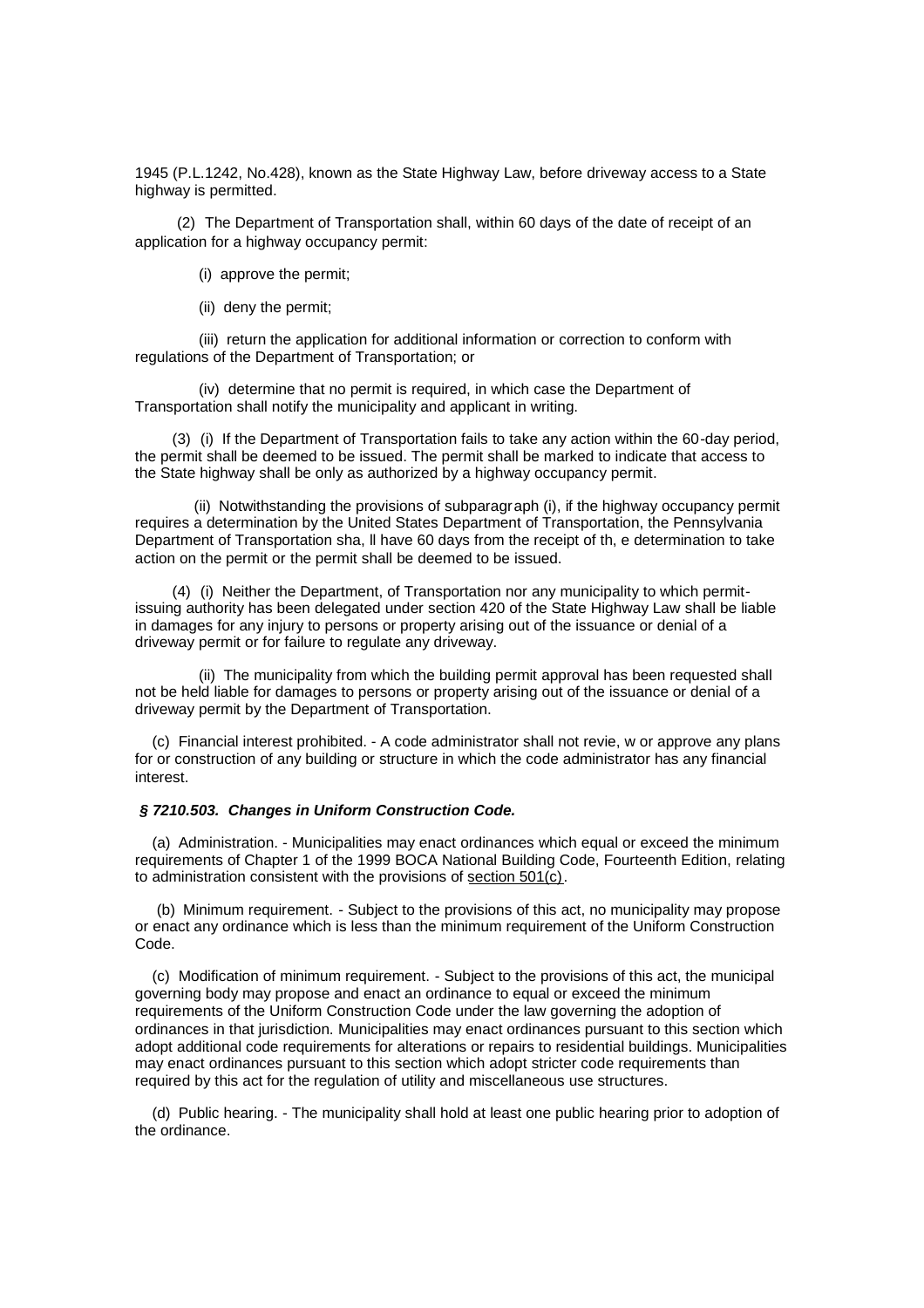(e) Notice of public hearing. - The municipality shall place notice in a newspaper of general circulation in the municipality at least seven days, but not more than 60 days, in advance of a public hearing to consider the proposed ordinance.

(f) Filing of proposed ordinance with department. - The municipality shall file a copy of the proposed ordinance with the department at least 30 days prior to public hearing. The department shall make proposed ordinances available for public inspection.

(g) Municipal action. - Following the public hearing, the municipal governing body may enact the ordinance under the law governing the adoption of ordinance in that jurisdiction.

(h) Amendment of proposed ordinance. - If the municipality proposes any substantive amendment to a proposed ordinance, the municipal governing body shall be required to meet the advertising, filing, notice and public hearing requirements of this section before enacting the proposed ordinance.

(i) Department review. - The department shall review all proposed ordinances required to be filed with the department under subsection (f) for compliance with subsection (b). If the proposed ordinance does not comply with subsection (b), the department shall advise the municipality of its findings, setting forth the reasons in writing. The municipality shall then withdraw the proposed ordinance or revise the proposed ordinance to meet the minimum requirements of the Uniform Construction Code.

(j) Challenge of ordinance. -

(1) Aggrieved parties shall have 30 days from date of enactment of the ordinance to file a written challenge with the department and the municipality. The challenge shall state the reason or reasons for the challenge. A municipal ordinance may not take effect for a period of 35 days following its enactment. If a challenge is filed in writing with the department within 30 days, the department has five business days from the end of the 30-day filing period to notify a municipality of the challenge. There may be no enforcement of the ordinance until a ruling is issued by the secretary or 45 days after the filing date of the last challenge to the ordinance, whichever occurs first.

(2) The department shall review any ordinance which would equal or exceed the minimum requirements of the Uniform Construction Code based on the following standards:

(i) that certain clear and convincing local climatic, geologic, topographic or public health and safety circumstances or conditions justify the exception;

(ii) the exception shall be adequate for the purpose intended and shall meet a standard of performance equal to or greater than that prescribed by the Uniform Construction Code;

(iii) the exception would not diminish or threaten the health, safety and welfare of the public; and

(iv) the exception would not be inconsistent with the legislative findings and purpose described in section 102.

The department shall take into consideration, in rendering the determination, the provision, code development process history, purpose and intent of relevant provisions of the 1999 BOCA National Building Code, Fourteenth Edition, ICC International One and Two Family Dwelling Code, 1998 Edition, or their successor codes.

(k) Ruling by secretary. - A ruling on a challenge by an aggrieved party shall be issued by the secretary within 45 days of receipt of the filing of the last challenge to the ordinance or within 30 days of the hearing on the challenge which must be held by the department upon the request of the municipality in the municipality wherein the ordinance is proposed, whichever last occurs. If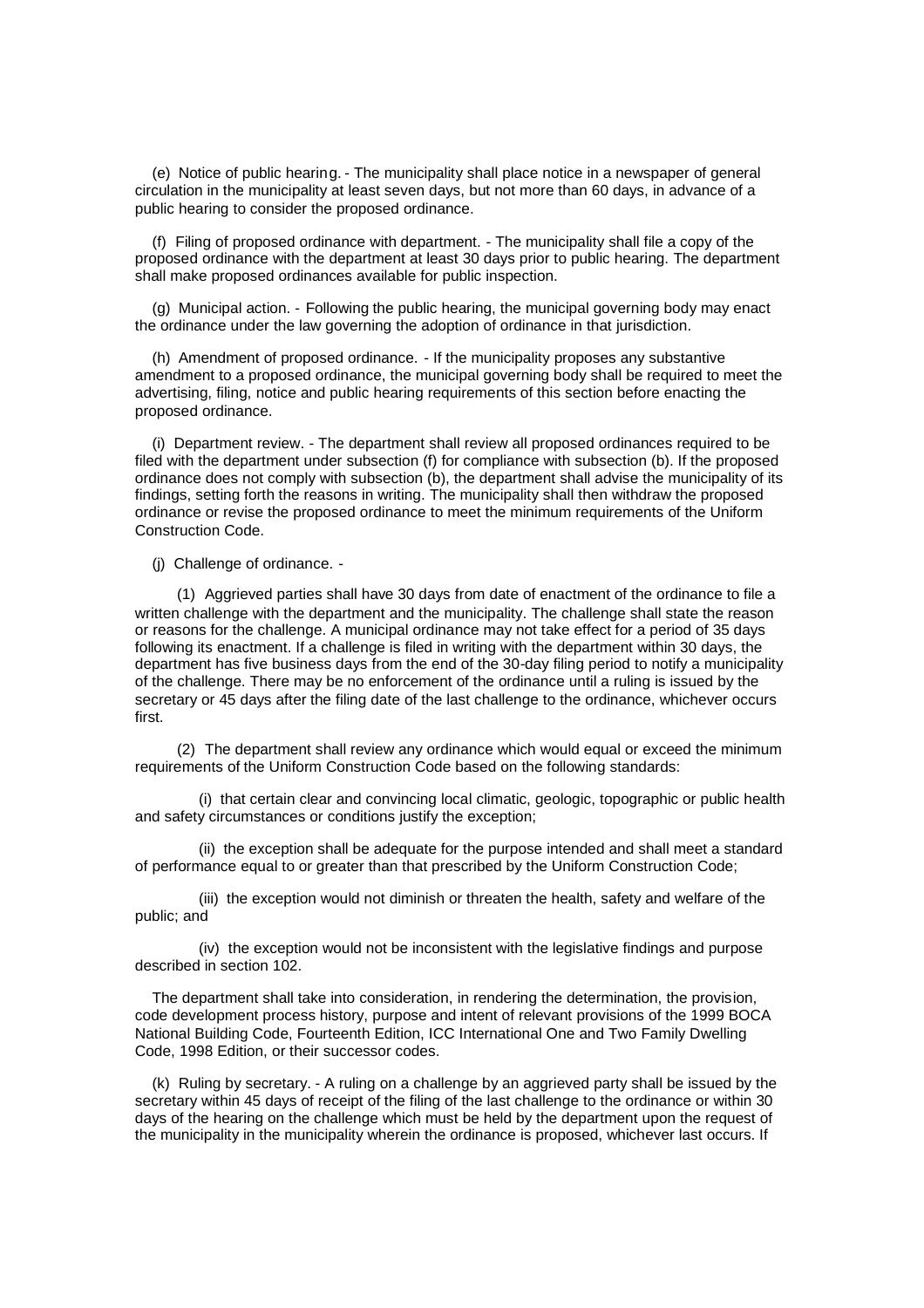the secretary approves the ordinance, the municipality may begin to administer and enforce the ordinance. If the secretary disapproves the ordinance, the ordinance shall be null and void. The secretary shall state the reasons for the disapproval in writing to the municipality.

#### *§ 7210.504. Appeals.*

(a) Ruling of secretary. - An appeal of the secretary's ruling may be taken to the appropriate court of common pleas within 30 days of the date of the ruling.

(b) Application for enforcement of ordinance. - Any person aggrieved by the application or enforcement of any provision of an ordinance adopted pursuant to section 503 shall have the right to challenge the validity of the ordinance in the appropriate court of common pleas. In order to be aggrieved, a person must have a direct, immediate and substantial interest in the application or enforcement of the ordinance.

## *§ 7210.701. Training of inspectors.*

(a) Training program. - The department, in consultation with the advisory board, BOCA, NCSBCS and other interested parties, shall by regulation adopt a program of required training and certification for all categories of code administrators. This education program shall include accessibility requirements contained in and referenced by the Uniform Construction Code. The department may contract with third parties to provide the code training and testing programs.

(b) Categories of inspectors. - The department, in consultation with BOCA and other interested parties, shall establish appropriate categories of code administrators.

(c) Certification. - Upon determination of qualification, the department shall issue a certificate to the code administrator stating that he is so certified.

(d) Waiver. - The department shall by regulation establish a procedure for the consideration of requests for waivers of the initial training and certification requirements for individuals who present documentation that they have previously satisfied substantially similar training, testing and certification requirements. The department may also consider past work experience as an inspector when deciding a request for a waiver. Any waiver shall not apply to continuing education requirements.

## (e) Current officials. -

(1) The department shall by regulation determine the time period for current code administrators to meet the training and certification requirements of this act. This time period shall not be less than three years and not exceed seven years from the effective date of this act for individuals conducting plan review and inspections of one-family or two-family residential property or not be less than five years and not exceed ten years for individuals conducting plan reviews and inspections on all other buildings and structures.

(2) Notwithstanding the provisions of this subsection, the department shall adopt regulations specifically providing for the department's administration and enforcement of the provisions of Chapter 11 (Accessibility) of the Uniform Construction Code and any other accessibility requirements contained in or referenced by the Uniform Construction Code until code administrators have been certified regarding accessibility provisions. The department shall maintain jurisdiction over the provisions of Chapter 11 (Accessibility) of the Uniform Construction Code and any other accessibility requirements contained in or referenced by the Uniform Construction Code until such time as municipal code administrators meet the requirements for certification.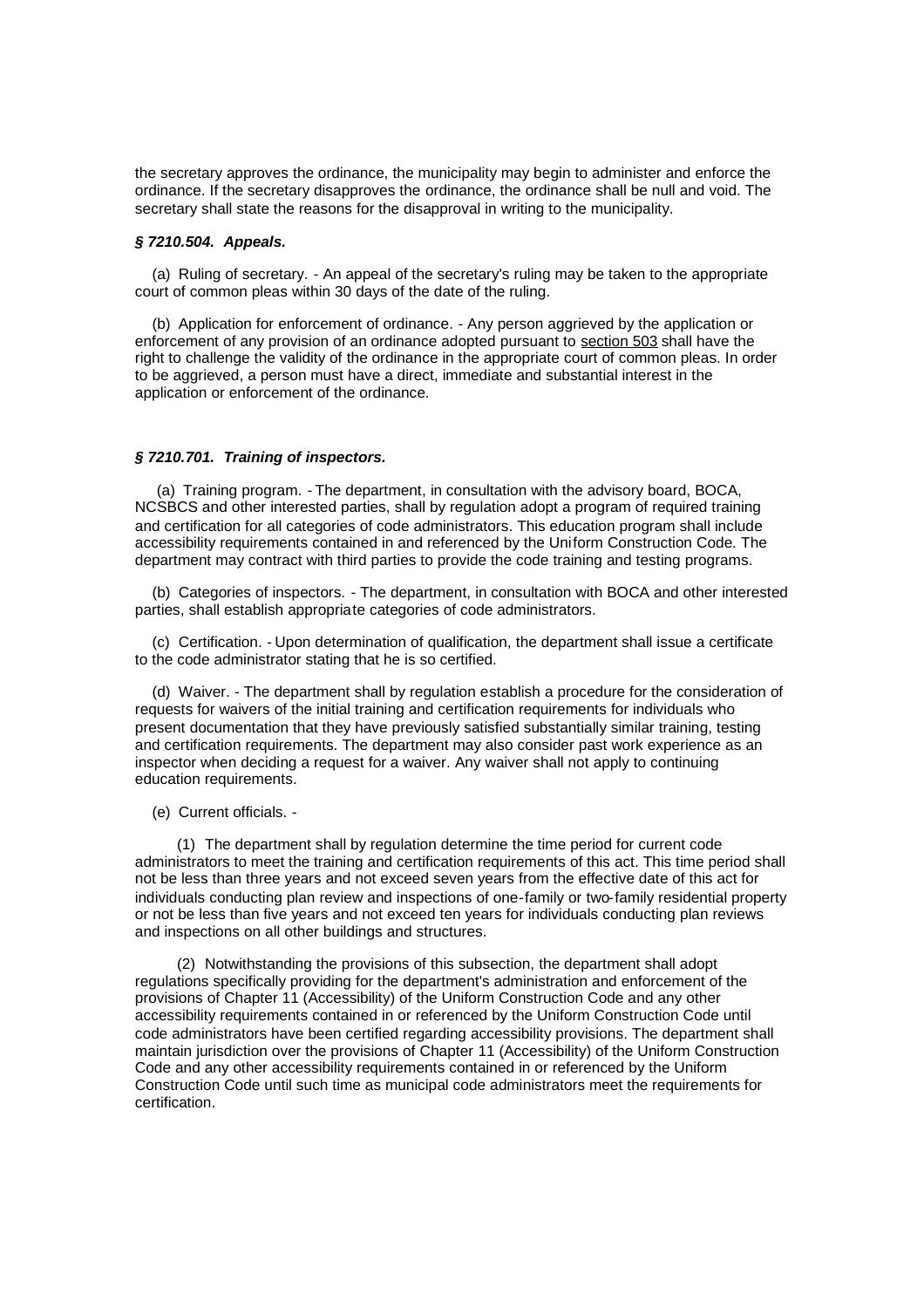(f) Continuing education. - The department shall by regulation adopt and implement the continuing education program, and all code administrators shall participate in the department's continuing education programs.

(g) Remedial education. - The department is empowered to require code administrators to participate in remedial education programs for just cause.

(h) Decertification. - The department is empowered to decertify code administrators for just cause. The department shall by regulation establish a procedure for the notification of code administrators of decertification and the right of the individual to receive a hearing before the department on decertification.

(i) List of code administrators. - The department shall maintain a list of code administrators, indicating the categories of certifications, which shall be made available to municipalities and, upon request, the public.

(j) Fees. - The department shall determine and approve reasonable fees for educational programs, testing and certification of code administrators. The department shall consult with the Department of Aging, the Department of Health or the Department of Public Welfare, as appropriate, to determine fees for health care facilities, intermediate care facilities for the mentally retarded or for persons with related conditions and State institutions.

(k) Insurance. - The department shall promulgate regulations requiring code administrators in third-party agencies to carry minimum levels of liability insurance.

## *§ 7210.702. Reciprocity.*

The department may develop reciprocity agreements with other states or jurisdictions which have established accreditations and certification requirements which the department determines to be substantially similar to those set forth in this act.

## *§ 7210.703. Education and training program*

(a) Fee - Municipalities administering and enforcing this act under section 501(a) and thirdparty agencies providing services under section 501(e) shall assess a fee of \$2 on each construction or building permit issued under the authority of this act. The fee shall be in addition to any other fee imposed for the permit.

(b) Municipal Code Official Training Account - There is hereby established within the State Treasury a restricted account which shall be known as the Municipal Code Official Training Account.

(c) Deposit - Moneys collected as authorized under subsection (a) shall be transmitted quarterly to the State Treasury and shall be deposited in the account. Moneys so deposited are hereby appropriated on approval of the Governor to the Department of Community and Economic Development for the purpose of education and training programs provided by the Pennsylvania Construction Codes Academy for municipal code officials and individuals employed by third-party agencies under contract to a municipality.

## *§ 7210.901. Exemptions.*

(a) Manufactured housing - This act shall not apply to manufactured housing which bears a label, as required by and referred to in the act of November 17, 1982 (P.L.676, No.192), known as the Manufactured Housing Construction and Safety Standards Authorization Act, which certifies that it conforms to Federal construction and safety standards adopted under the Housing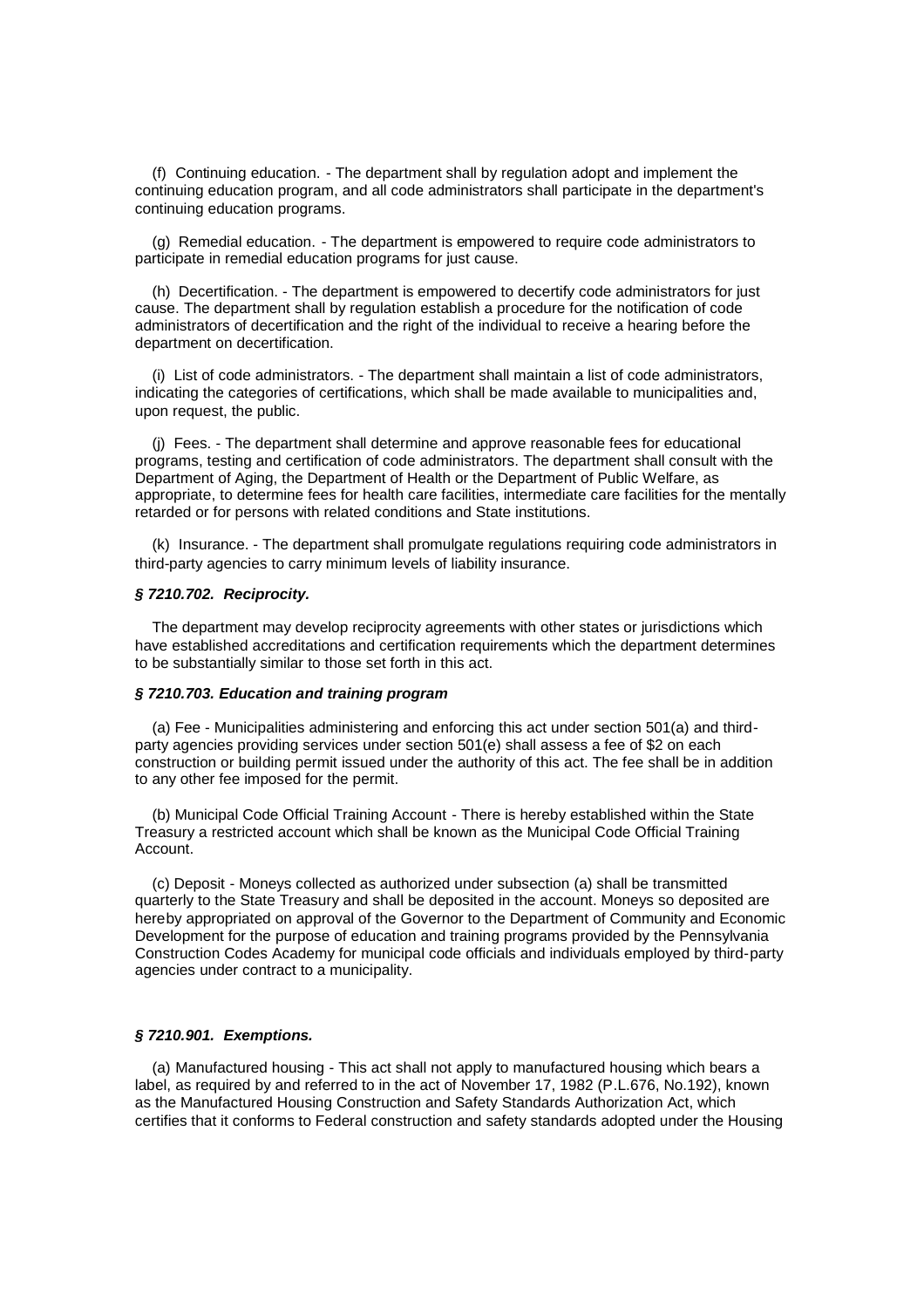and Community Development Act of 1974 (Public Law 93-383, 88 Stat. 633), nor shall it apply to industrialized housing, as defined in the act of May 11, 1972 (P.L.286, No.70), known as the Industrialized Housing Act.

(b) Religious beliefs -

(1) An applicant for a construction permit for a dwelling unit or one- room schoolhouse utilized by a member or members of a recognized religious sect may file an application with a code administrator to be exempted from an electrical provision of the Uniform Construction Code which conflicts with the applicant's religious beliefs. The application shall state the manner in which the provision conflicts with the applicant's religious beliefs and shall include an affidavit by the applicant stating that:

(i) the applicant is a member of a recognized religious sect;

(ii) the religious sect has established tenets or teachings which conflict with an electrical provision of the Uniform Construction Code;

(iii) the applicant adheres to the established tenets or teachings of the sect;

(iv) in the case of a dwelling unit, the dwelling unit will be used solely as a residence for the applicant and the applicant's household; and

(v) in the case of a one-room schoolhouse, the one-room schoolhouse will be used solely by members of the religious sect.

(2) A code administrator shall grant an application for an exemption if made in accordance with paragraph (1).

(3) If an applicant receives an exemption for any building under this subsection and the applicant subsequently sells or leases the building, the applicant shall bring the building into compliance with the provision of the Uniform Construction Code from which it was exempted under this subsection prior to the sale or lease of the building unless the prospective subsequent owner or lessee files an affidavit in compliance with paragraph (1)(i) through (iv).

(c) Natural cut trees - Section 804.1.1 (relating to natural cut trees) of the International Fire Code (2003) and any successor provision is excluded from this act. A municipality that elects to adopt an ordinance for the administration and enforcement of this act may, by ordinance, restrict the placement of natural cut trees in an occupancy group. The ordinance restricting the placement shall not be subject to section 503(b) through (k).

## *§ 7210.902. Applicability to historic buildings, structures and sites.*

The provisions of the 1999 BOCA National Building Code, Fourteenth Edition, relating to the construction, repair, alteration, addition, restoration and movement of structures shall not apply to existing buildings and structures, or new buildings and structures not intended for residential use on historic sites, that are identified and classified by the Federal, State or local government authority as historic buildings or sites where such buildings and structures are judged by the code official to be safe and in the interest of public health, safety and welfare.

#### *§ 7210.903. Penalties.*

(a) Violation of act. -

(1) Any individual, firm or corporation that violates any provision of this act commits a summary offense and shall, upon conviction, be sentenced to pay a fine of not more than \$1,000 and costs.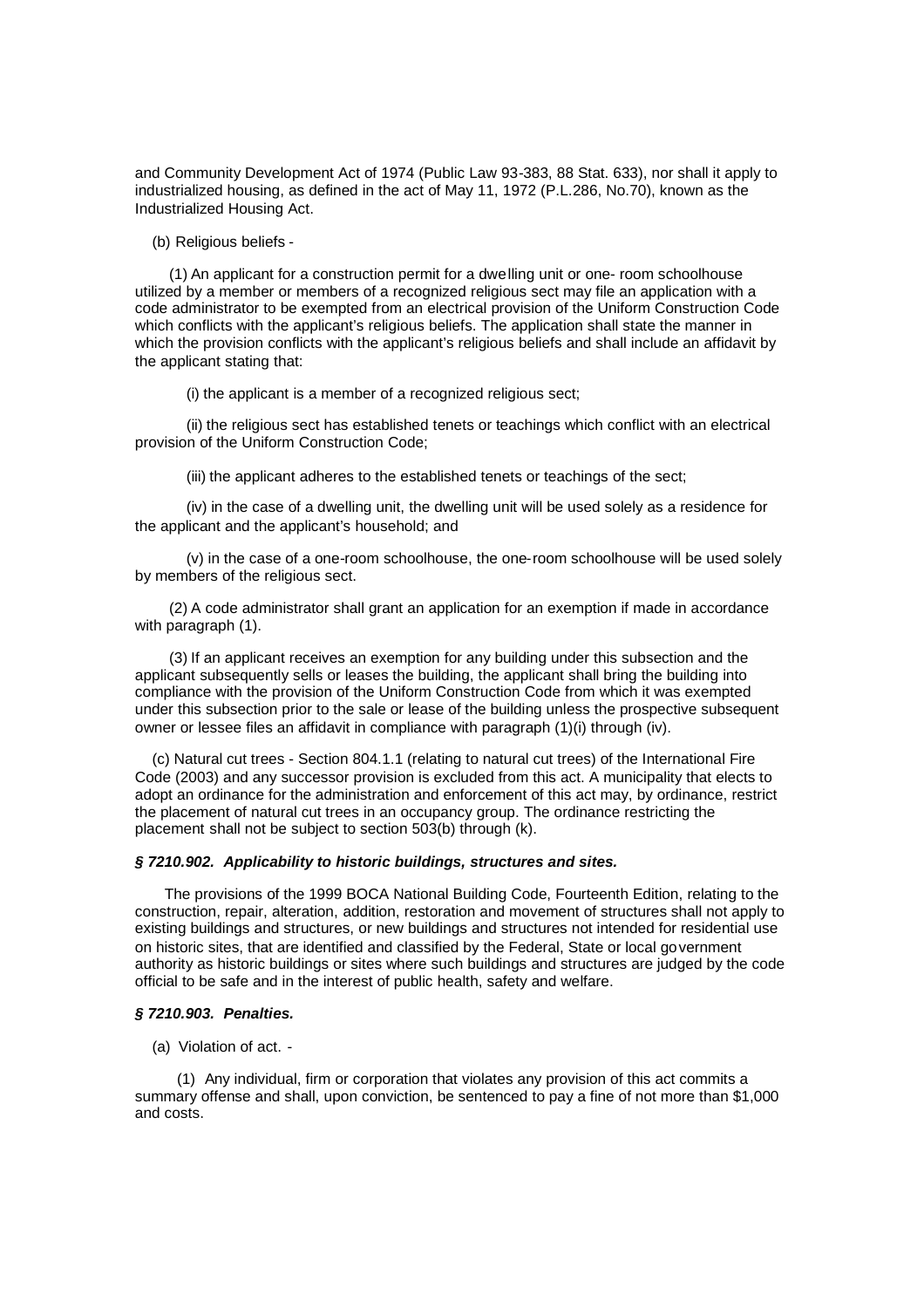(2) Each day that a violation of this act continues shall be considered a separate violation.

(b) Disposition of penalties. - The amount of the penalty shall be forwarded to the entity with enforcement jurisdiction.

#### *§ 7210.1101. Savings.*

This act shall not repeal or in any way affect:

Sections 1, 3.3, 3.4, 3.5, 3.6(f)(1)(i), (f.1) and (g), 10.1, 13, 14 and 15 of the act of April 27, 1927 (P.L.465, No.299), referred to as the Fire and Panic Act.

Section 2203-A of the act of April 9, 1929 (P.L.177, No.175), known as The Administrative Code of 1929.

Act of May 2, 1929 (P.L.1513, No.451), referred to as the Boiler Regulation Law.

Act of August 24, 1951 (P.L.1304, No.315), known as the Local Health Administration Law, insofar as it applies to counties of the first class and of the second class, and rules and regulations adopted by counties of the first class and of the second class under the act. Any construction standard adopted after October 31, 1996, by counties of the first class and of the second class under the authority of the Local Health Administration Law shall comply with Chapters 3 and 5 of this act.

Act of December 27, 1951 (P.L.1793, No.475), referred to as the Liquefied Petroleum Gas Act.

Act of October 27, 1955 (P.L.744, No.222), known as the Pennsylvania Human Relations Act, and regulations promulgated under the act.

Act of January 24, 1966 (1965 P.L.1535, No.537), known as the Pennsylvania Sewage Facilities Act, and regulations promulgated under the act.

Act of June 13, 1967 (P.L.31, No.21), known as the Public Welfare Code.

Act of October 4, 1978 (P.L.851, No.166), known as the Flood Plain Management Act, and regulations and ordinances promulgated under the act.

Act of July 19, 1979 (P.L.130, No.48), known as the Health Care Facilities Act.

Act of July 11, 1990 (P.L.499, No.118), known as the Older Adult Daily Living Centers Licensing Act.

## *§ 7210.1102. Repeals.*

(a) Absolute. - The following acts and parts of acts are repealed:

Sections 2, 3, 3.1, 3.2, 3.6(a), (b), (c), (d), (e), (f)(1)(ii), (iii) and (2), 4, 4.1, 4.2, 5, 6, 7, 8, 9, 10, 11, 12 and 15.1 of the act of April 27, 1927 (P.L.465, No.299), referred to as the Fire and Panic Act.

Act of May 2, 1929 (P.L.1518, No.452), referred to as the Elevator Regulation Law.

Act of September 1, 1965 (P.L.459, No.235), entitled, as amended, "An act requiring that certain buildings and facilities adhere to certain principles, standards and specifications to make